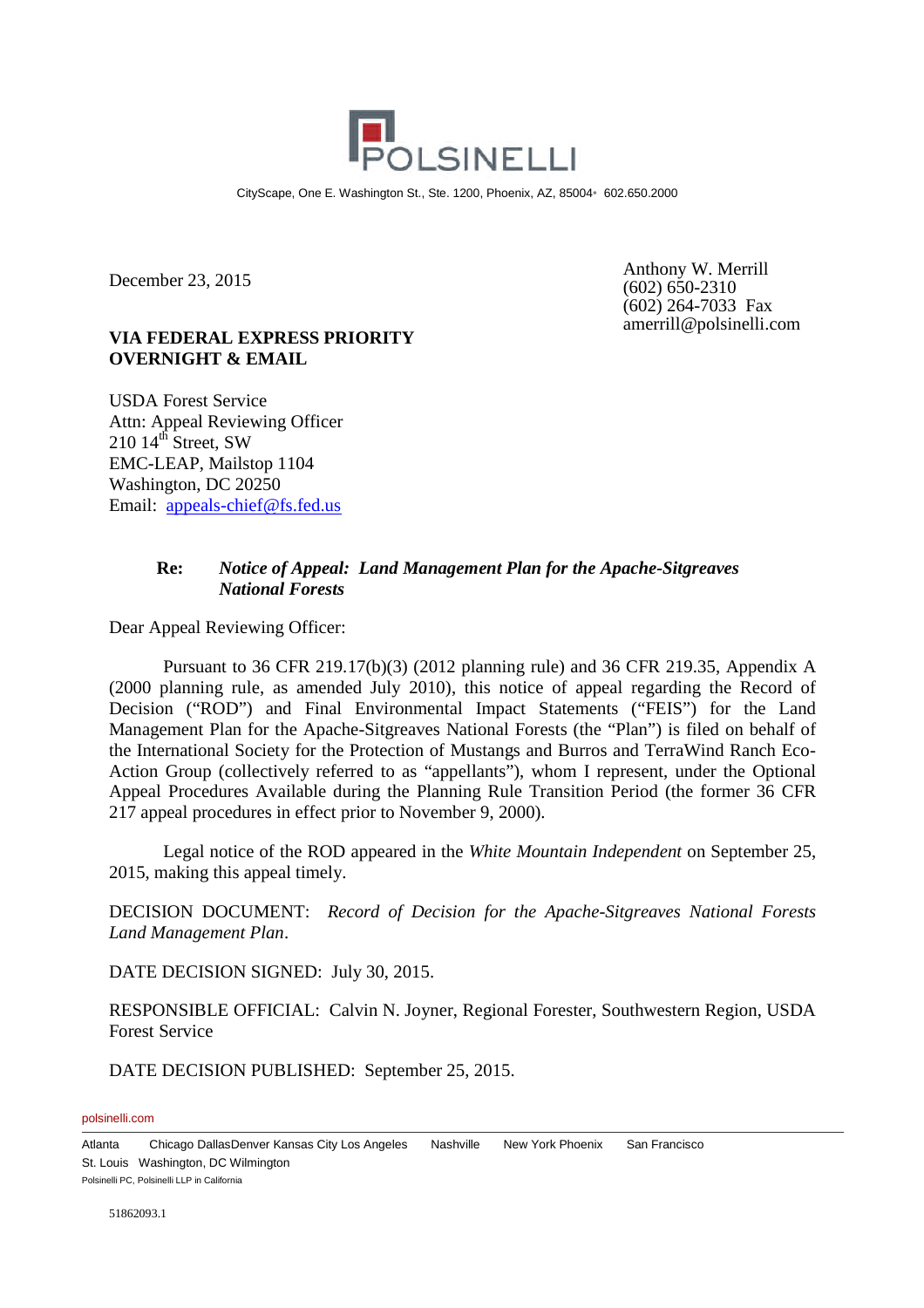

PUBLICATION VENUE: *White Mountain Independent*, Show Low, Arizona.

LOCATION: The Apache-Sitgreaves National Forests spans 2.1 million acres. The portion of that forest relevant to this appeal is the Heber Wild Horse Territory, which is approximately 20,000 acres on the Black Mesa Ranger District.

APPELLANTS:

# **International Society for the Protection of Mustangs and Burros**

Karen A. Sussman, President P.O. Box 55 Lantry, SD 57636-0055 (605) 964-6866 Karensussman@ispmb.org

# **TerraWind Ranch Eco-Action Group**

Jill Irvin, Director 2130 South Holguin Way Chandler, AZ 85286 (480) 221-2325 Jill@TerraWindRanch.com

# **APPELLANTS' INTERESTS**

# The International Society for the Protection of Mustangs and Burros

The International Society for the Protection for Mustangs and Burros ("ISPMB") is a non-profit organization formed for the purpose of promoting animal welfare and protection, including the protection of wild horses. Appellant, ISPMB, is the oldest wild horse and burro organization in the United States. Along with its first president, Wild Horse Annie, ISPMB was instrumental in securing and implementing the Wild Free-Roaming Horses and Burros Act of 1971, 16 U.S.C. §§ 1331, *et seq*. (the "Act"). ISPMB was headquartered in Arizona from approximately 1993 until 2000 when it relocated its headquarters to Lantry, South Dakota.

ISPMB served as a party to the lawsuit filed against the United States Forest Service ("USFS"), among others, in the District Court for the District of Arizona in 2005 (the "2005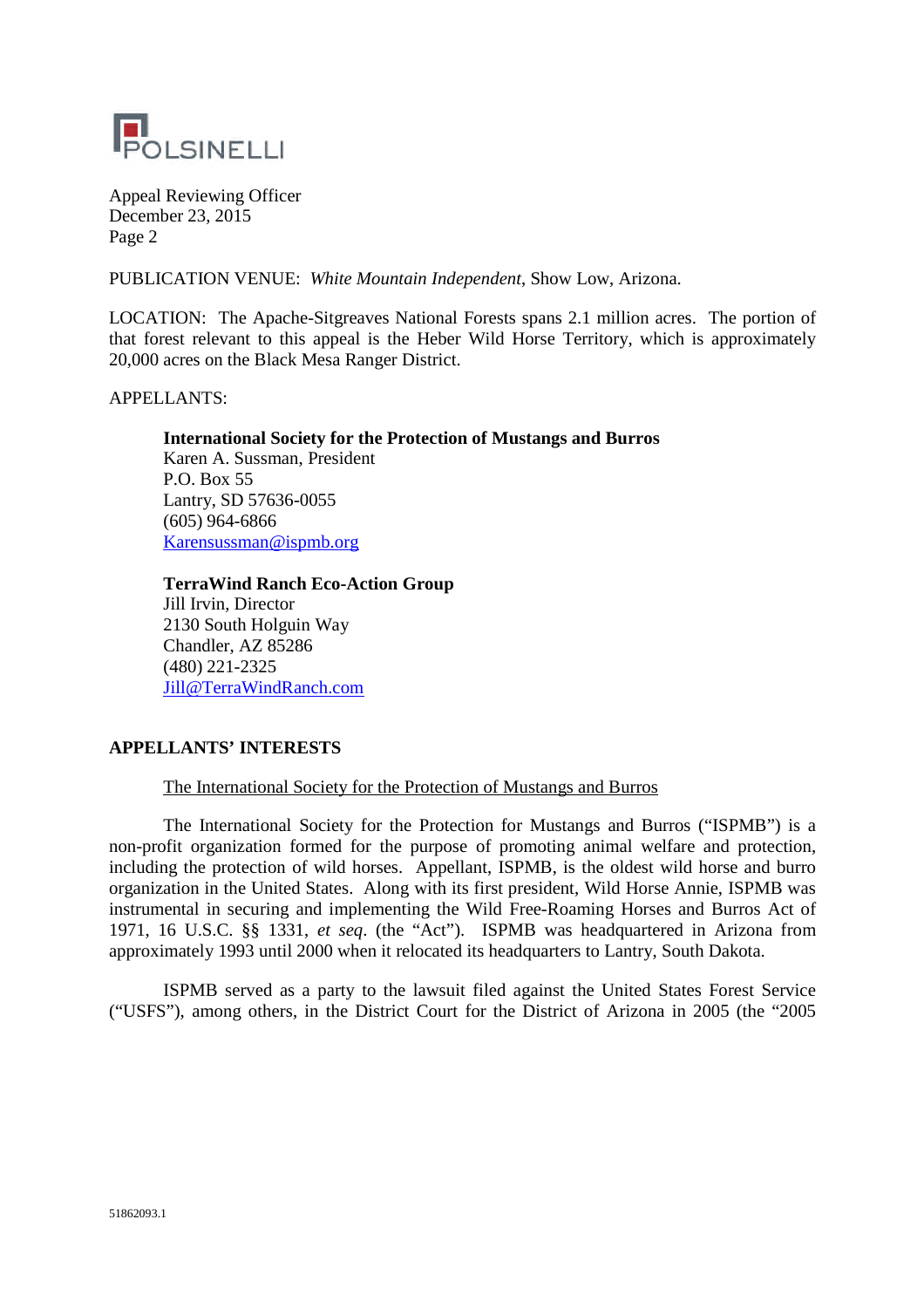

Litigation").<sup>1</sup> See Complaint (without exhibits) attached hereto as Exhibit 1. In the 2005 Litigation, ISPMB sought a preliminary injunction and alleged that the USFS had not conducted a census, inventory, or any other type of survey to determine how many of these approximate 300 to 400 horses were "wild free-roaming" horses and thus entitled to protection under the Act. ISPMB also alleged that the USFS issued a solicitation entitled "Trespass Horse Capture and Transport, by which the horses were to be captured and transported out of the Apache-Sitgreaves National Forests. The solicitation provided for the round-up and capture of all horses in the Apache-Sitgreaves Forest including those in the Heber Wild Horse Territory and all mares, even those with foals. *See* Complaint, Exhibit 1.

The District Court substantiated the claims that appellants make in this appeal. In particular, the court provided:

> Plaintiffs raise at least serious questions as to the legality of the defendants' actions. Plaintiffs argue that defendants violated NEPA because the removal of wild horses will significantly affect the human environment, and defendants failed to properly consider the impact, and failed to issue an Environmental Impact Statement ("EIS") or a statement of reasons as to why an EIS is unnecessary. Plaintiffs argue that defendants violated the Wild Horses Act because they attempted to remove the wild horses, failed to properly investigate the status of horses, failed to keep an inventory of the horses, failed to establish an advisory committee with regard to the horses, and failed to hold a public hearing prior to the attempt to use motorized vehicles to remove the horses. Plaintiffs argue that defendants violated the APA because they acted arbitrarily and capriciously by failing to conduct a full investigation into the effects of the removal of the horses, and failing to comply with NEPA and the Wild Horses Act.

*Id.* ISPMB successfully obtained the injunction. *See* Order Granting Injunction, dated December 13, 2005, attached hereto as Exhibit 2. In the Order Granting Injunction, the United States Federal Court for the District of Arizona enjoined the defendants from "rounding up, removing, or awarding a bid for capture and removal of horses from the ASNF." *See* Order Granting Injunction, Exhibit 2.

<sup>&</sup>lt;sup>1</sup> The 2005 Litigation was styled *In Defense of Animals, et al. v. United States Government, Department of Agriculture, et al.,* Civil Action No. 05-2754 PHX-FJM and is referred to throughout this appeal.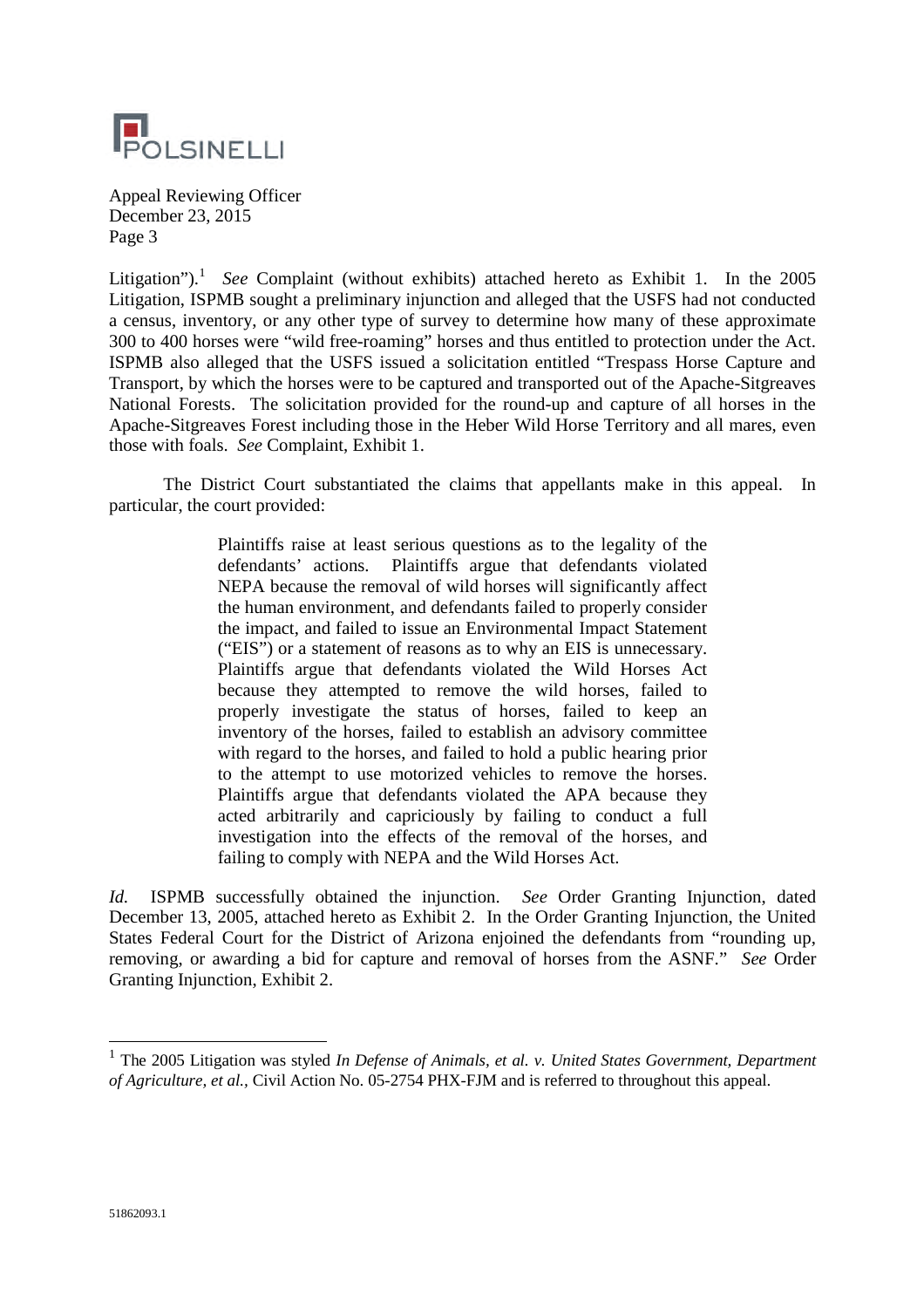

In March 2007, the parties entered into a stipulated settlement agreement (the "Stipulated Settlement Agreement") and the court issued an order, dated March 21, 2007 (the "Federal Court Order"), which adopted the terms set forth in the Stipulated Settlement Agreement. *See* Stipulated Settlement Agreement, attached hereto as Exhibit 3 and Federal Court Order, attached hereto as Exhibit 4. Pursuant to the Federal Court Order:

- The USFS agreed that the Heber Wild Horse Territory still exists and has not been dissolved.
- The USFS agreed that the wild horses are by law an integral part and component of the natural system of the public lands, as expressed by Congress in the Act.
- The USFS will work with the public, including ISPMB, in the development of a written Heber Wild Horse Territory Management Strategy in accordance with the provisions of the Act.
- The USFS will refrain from any gathering or removing of horses within the Heber Wild Horse Territory, as well as, on the Black Mesa and Lakeside Ranger Districts, considered the Sitgreaves National Forest, until the USFS completes, with public involvement, an analysis and appropriate environmental document pursuant to NEPA and develops a written Heber Wild Horse Territory Management Strategy.
- The USFS will involve the public, including ISPMB, in scoping for the analysis.
- The USFS agreed to provide ISPMB with specific notice of the document and consider its comments on the same.
- The USFS agreed to continue to coordinate with the White Mountain Apache Tribe for repair and maintenance of the boundary fence.

# TerraWind Ranch Eco-Action Group

TerraWind Ranch Eco-Action Group ("TerraWind") is a 501c3 nonprofit whose mission is: "To protect our natural resources from commercial exploitation through education, advocacy and direct action." Proceeds from the nonprofit fund the steps necessary to meet that goal. TerraWind's first mission is to preserve the freedom of Arizona's beautiful wild horses and burros. For that reason, TerraWind has a vested interest in the well-being of the wild horses associated with the Heber Wild Horse Territory within the Apache-Sitgreaves National Forests. TerraWind and its members gain enjoyment from the wild horses in their natural habitat. TerraWind and its members have and shall continue to observe, research, and seek protection for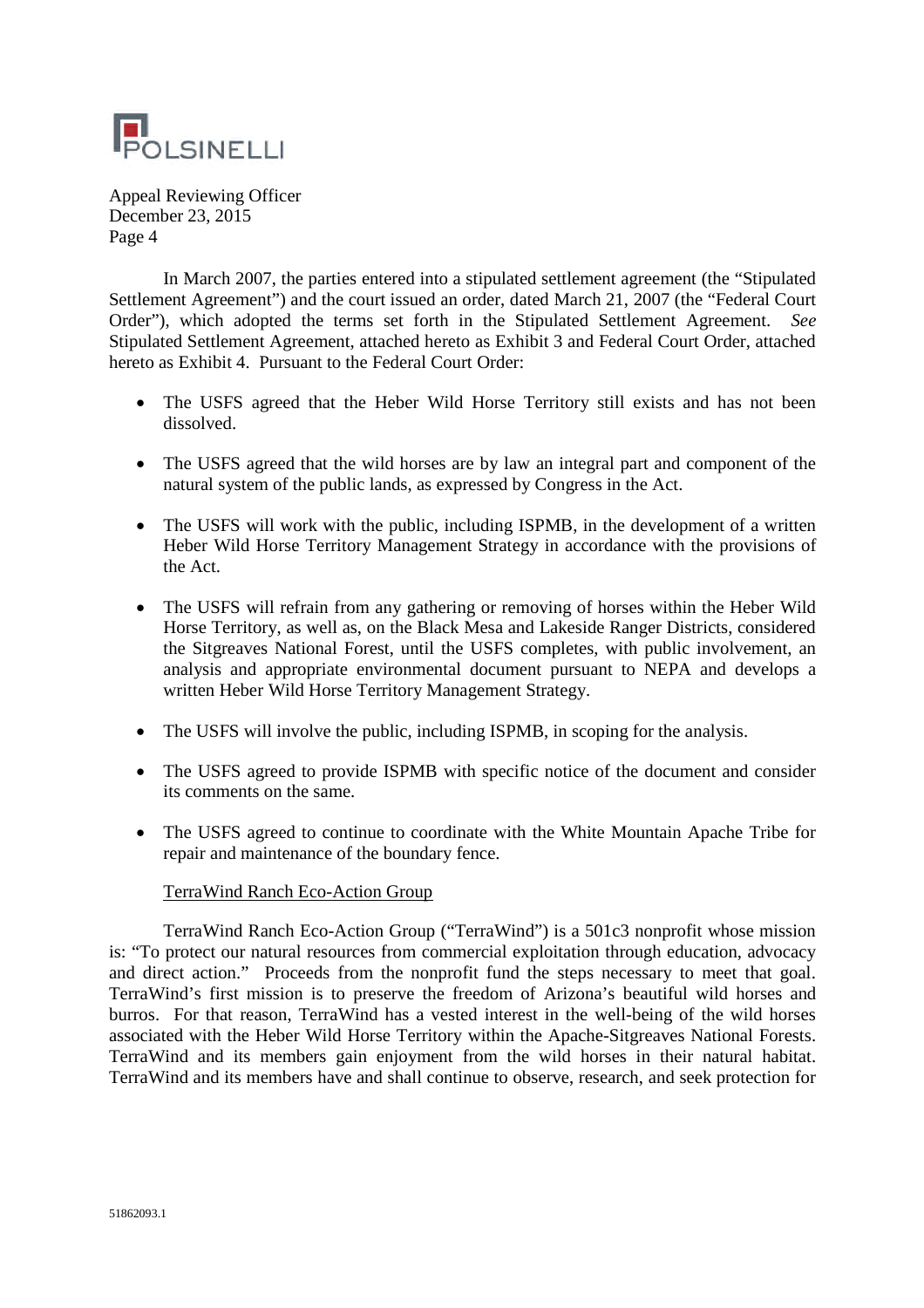

the magnificent wild horses and the integral part of the ecosystem that they occupy. Any USFS shortcomings with regard to the Heber Wild Horse Territory and the wild horses will have adverse impacts on the same. The result of those impacts will be to harm the interests of TerraWind and its members.

## **REASONS FOR THE APPEAL**

## **1. THE LAND MANAGEMENT PLAN FAILS TO RECOGNIZE THE HISTORIC AND CONTEMPORARY PRESENCE OF THE WILD HORSES.**

Acknowledged historians for the Heber Wild Horse Territory (the "Territory") trace the history of the wild horses directly back to the journeys of the Jesuit Priest, Father Eusebio Kino, in his explorations of the area for new mission sites during the late  $17<sup>th</sup>$  and early  $18<sup>th</sup>$  centuries. *See* Jinx Pyle, *Narrative of History of Wild Horses on the Mogollon Rim* (Aug. 2005), attached hereto as Exhibit 5. Books on the area, including the famous account of the Hashknife Ranch by Stella Hughes, verify the continued existence of the horses on the Rim and of their great value to the ranchers who often caught a few and made them prized ranch horses. *See* Stella Hughes, *Hashknife Cowboy: Recollections of Mack Hughes* (1996), attached hereto as Exhibit 6; s*ee also* Joan Baeza, *Horses of Arizona*, 2 Arizona Highways 65 (Feb. 1988), attached hereto as Exhibit 7; Bob Thomas, *The Astonishing Double Life of Frontier Rancher Cecil Creswell*, 71 Arizona Highways 10 (Oct. 1995), attached hereto as Exhibit 8; *The Holbrook Argus*, Vol. XII No. 26 (Oct. 1, 1907), attached hereto as Exhibit 9; Will C. Barnes, University of Arizona Bulletin, Vol., VI, No. 1, General Bulletin No. 2 *Arizona Place Names* (Jan. 1, 1935) (excerpt) ("Bronco Mountain"), ("Dry Lake"), ("Wild Horse Lake"), attached hereto as Exhibit 10. Spanish horse experts, who have visited the area, verify the remarkable resemblance of many of the herds to the Andalusian, the Spanish Barb, and the Spanish Colonial horse, ridden by Spanish soldiers who visited the area with Jesuit priests, explorers and settlers. *See* Jinx Pyle, *Narrative of History of Wild Horses on the Mogollon Rim* (Aug. 2005), Exhibit 5.

The Plan sets out the roles and contributions of the Apache-Sitgreaves National Forests. In that section of the Plan, the USFS provides an overview of distinct characteristics of the National Forests and the diverse ecosystem within it. It pays respect to various wildlife species ranging from the Springerville pocket mouse to the Mexican gray wolf, yet gives no deference to the wild horses as symbols of the West. *See* Plan at pp. 11-12. This is a foreshadowing of the minimization throughout the Plan of the Territory and of the wild horses.

The USFS has historically concocted reasons to diminish the existence and importance of the wild horses and the Territory. For one, it has made an (erroneous) assumption that the wild horses present in the Territory before the Rodeo-Chediski Fire originated from the Fort Apache Indian Reservation or were abandoned. This assumption is contradicted by local accounts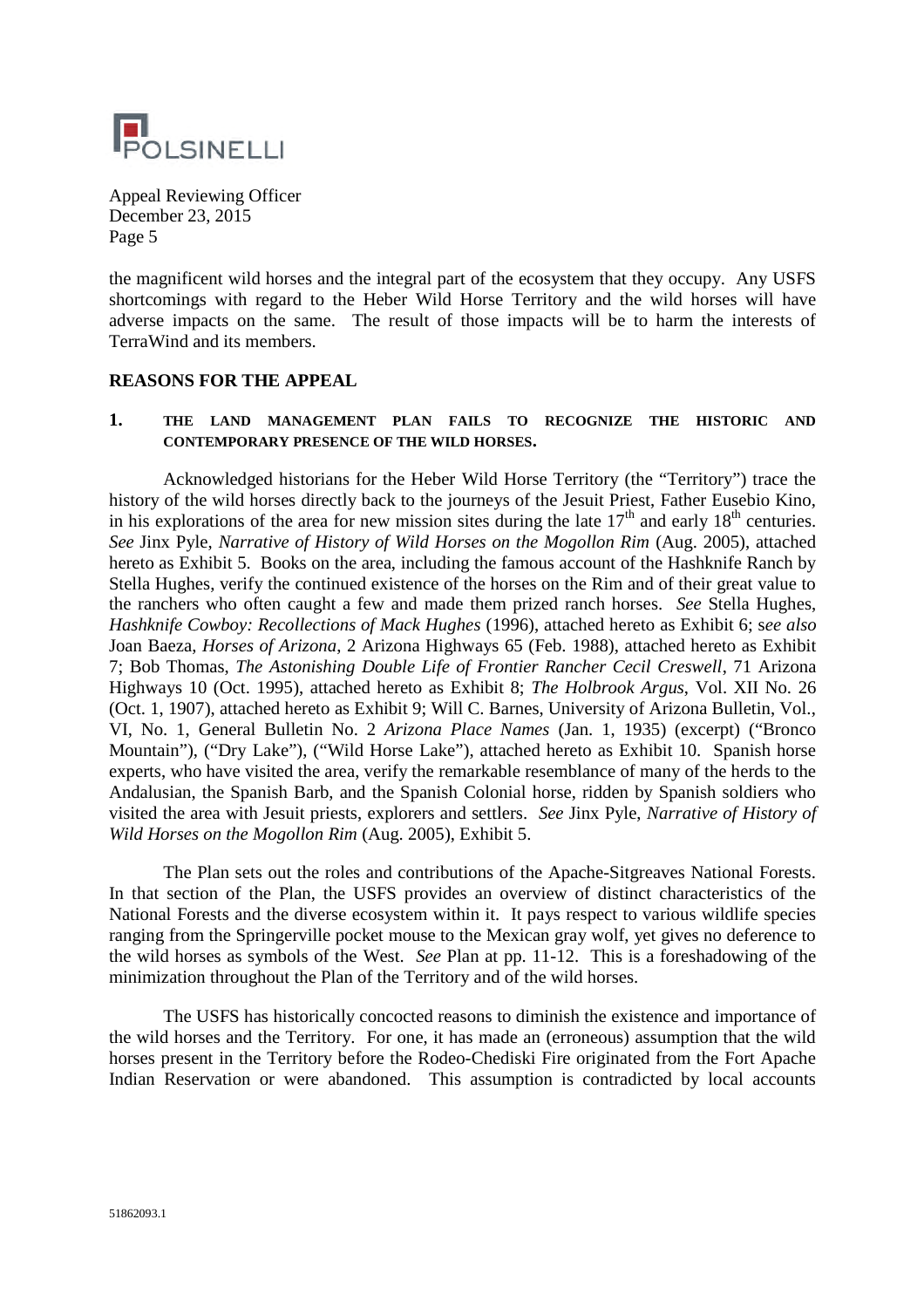

regarding the wild horses. Local families remember wild horses in the area from the 1930s to the present. *See* Letter to Zieroth, dated August 25, 2005, attached hereto as Exhibit 11; *see also* Affidavits of various Heber area residents (conclusively demonstrating the historic presence of the unbranded, unclaimed (wild) horses on public lands associated with the Apache-Sitgreaves Forests for well over 30 years prior to the Rodeo-Chediski fire), attached hereto as Exhibit 12; *see also* Photographs of horses in the area taken in the fall of 2006 (conclusively showing the lack of any branding), attached hereto as Exhibit 13.

Additionally, wild horse behavior expert Mary Ann Simonds has opined that the horses have inhabited the Mogollon Rim where the Territory is located since at least the early 1900s and most likely since 1699. *See* Mary Ann Simonds, *Determination of Whether Horses Inhabiting the USFS Heber Wild Horse Territory are "Wild Free-Roaming Horses"*, dated March 5, 2007, at 8, attached hereto as Exhibit 14. Simonds concluded, among other things, that:

- At least two or more distinct bands of wild horses exist in the Territory.
- One group, with a dominant buckskin stallion, numbered from 15-30 horses.
- Another group, with a dominant black/bay stallion, numbered approximately 15-30 horses.
- Field observations from October 2006 support these findings, as fresh manure and hoof prints were observed throughout the area and especially near water sources.

*Id.* at 2. Simonds recommended that investigations into the behavioral ecology of the wild horses be conducted to develop baseline data and determine the best management practices in order to preserve the wild horses that represent the "living symbols of the historic and pioneer spirit of the West." *Id.* at 3.

Notwithstanding, the USFS continues to rely on unproven claims regarding the alleged diminishing of wild horses in the Territory. Significantly, when put to the test under the fire of litigation, the USFS was utterly unable to support these rumors. *See* Order Granting Injunction, Exhibit 2. The Plan contains only cursory information regarding the population of wild horses in the Territory. Nor is there any indication therein regarding how the USFS determined the population of wild horses at any time since the United States Congress established the Territory. There is no scientific study or facts to indicate that only two mares remained in the 1990s or that the stud for the herd was sterile. The USFS has done absolutely nothing to prove these rumors.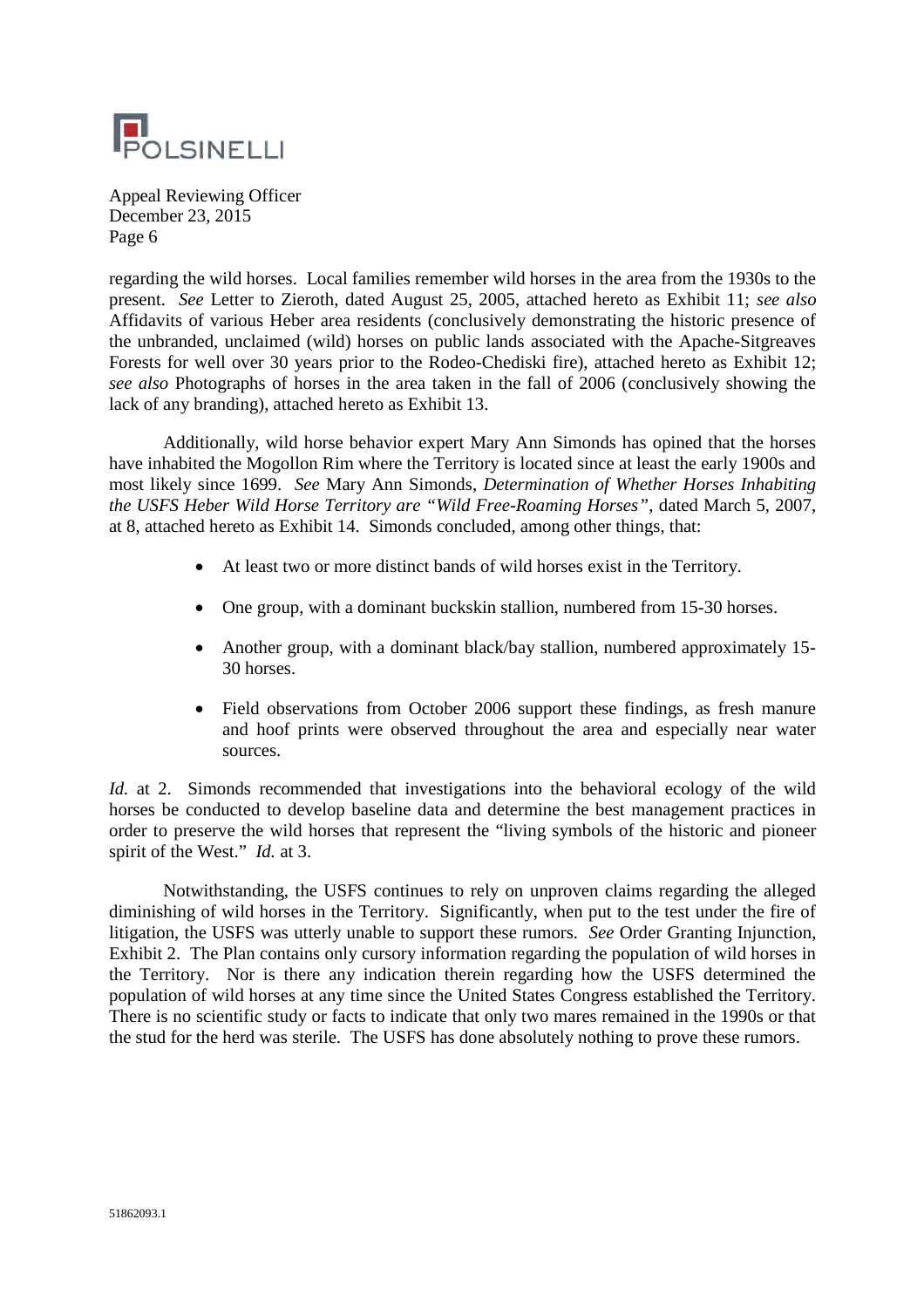

In 1971, there were *at least* seven horses occupying the Territory, but likely many more. *See* Forest Service Memo to Regional Forester, attached hereto as Exhibit 15. It is not known how the USFS estimated the population of the horses. *See* Deposition of Bumpus, taken Oct. 13, 2006 ("Bumpus Dep.") at 36:23-37:25, attached hereto as Exhibit 16; Hughes Deposition, taken Oct. 5, 2006 ("Hughes Dep.") at 66:4-22, attached hereto as Exhibit 17. This appears to be nothing more than a guess based upon a single fly-by. In 1974, the USFS speculated that "the stud [for the herd] may be sterile as no colts have been seen for several years, and there is no indication of unauthorized removal." *See* Forest Service Memo to Regional Forester, attached hereto as Exhibit 15. The USFS never took any action to test this unverified assumption. Based on incomplete and marginal surveys, from 1974 to 1978, the population of the herd appeared to decrease from seven to three. In 1980, however, the population increased to eight head which suggests, contrary to the USFS's suspicion in 1974, that the stud was not sterile. *See* Documented Wild Horse Population Numbers, Heber Wild Horse Territory, Apache-Sitgreaves National Forests, attached hereto as Exhibit 18. The wild horse population reportedly dropped to five head in 1982 but increased to seven head in 1984 before holding steady at five head between 1986 and 1991. *Id.* In 1992 the population was listed as zero. *Id.* However, the USFS indicated as late as 1993, that there were two mares left in the herd. *See* Territory Withdrawal Recommendation, attached hereto as Exhibit 23.

The USFS has consistently disregarded the Act's requirement to maintain a current inventory of wild horses. *See* 16 U.S.C. § 1333(b). Indeed, a census was never conducted to accurately estimate the wild horse population in the Territory – let alone the Apache-Sitegreaves National Forests.<sup>2</sup> See Wild and Free Roaming Horses and Burros on Public Lands Report (estimating the wild horse population in the Territory to be 5 head, but indicating the estimate was not based on a census), attached hereto as Exhibit 19; *see also* Klein Deposition, taken Oct. 13, 2006 ("Klein Dep.") at 19:14-21:17 (indicating that a census was not conducted to determine whether there were only two horses left), attached hereto as Exhibit 20; Zieroth Deposition, taken Sept. 25, 2006 ("Zieroth Dep.") at 28:23-30:21 (indicating that she was unaware of any inventories after 1993), attached hereto as Exhibit 21. In addition, it is not clear whether foals or losses from deaths were always included in the estimates of the number of horses. *See* Forest Service letter to Denver Public Library (noting the population estimate as of December 1973 did not include the 1974 foal crop or death losses), attached hereto as Exhibit 22. USFS employees do not know how the population numbers listed in the historical documents were obtained.

 $2$  In the 2005 Litigation, the USFS argued that pursuant to the Act, it needed only census horses in the Heber Wild Horse Territory, and not the entire Apache-Sitgreaves National Forests. However, 36 C.F.R. § 222.25 (revised as 36 C.F.R. § 222.65) requires the surveillance and protection of wild horses on national forest lands, other public lands, and lands of other ownership and jurisdiction. *See* Order Granting Injunction at p. 5, Exhibit 2. As such, the USFS's obligation is not limited to the Territory.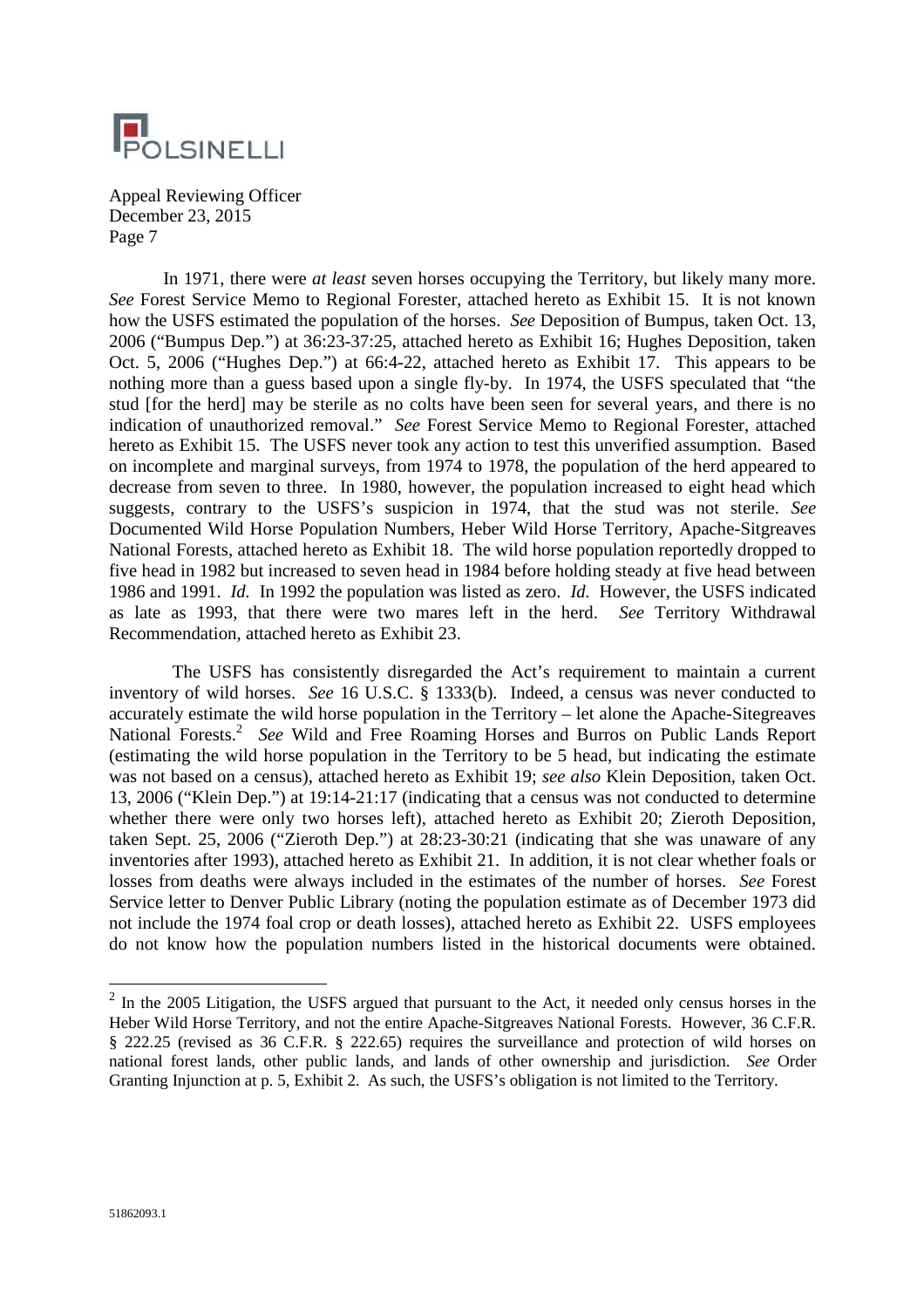

Hughes Dep. at 65:13-70:22, Exhibit 17; Bumpus Dep. at 37:10-39:11, 65:22-66:20, Exhibit 16. Little is known about the "inventory" in 1993 which indicated that there were two horses remaining in the Territory. Klein Dep. at 19:14-21:17, Exhibit 20. The USFS continued to report the wild horse population as zero in 2004 even though it never conducted a recent census. *See* Zieroth Dep. at 28:23-30:21, 49:5-50:10, Exhibit 21; Klein Dep. at 35:2-23, Exhibit 20; Hughes Dep. at 26:4-22, Exhibit 17; Bumpus Dep. at 40:2-42:2, 65:22-66:20, Exhibit 16; s*ee also* Order Granting Injunction at p.4 (finding the evidentiary value of the of the USFS's documentation of zero horses to have *de minimus* value, because USFS failed to explain how the figures were derived), Exhibit 2.

Notably, USFS Black Mesa Ranger District Ranger Kathleen Klein testified that she only came to the realization that the Territory had not been disbanded after the 2005 Litigation was filed. She provided that it was at that time that she actually reviewed the provisions of the Act. Klein Dep. at 46:3-23, Exhibit 20. She also testified that the USFS then recognized that Forest Supervisor Bedell either had not withdrawn the territory or he was not able to do so. *See* Klein Dep. at 51:1-52:24, Exhibit 20. This documentation (along with additional evidence) was provided to the USFS in the 2005 Litigation. Accordingly, the USFS has copies of these documents and knowledge of this information.

Ms. Klein acknowledged that it was USFS practice to discount the existence of the Territory and of the wild horses. Klein Dep. at 52, Exhibit 20. Despite prior court orders and legally binding agreements to the contrary, the Plan continues this alarming practice in violation of the Act. This must be corrected.

# **Relief Sought**

The Plan should remove the following blatantly false statement: "[n]o known records or documentation exists that the Apache NF had any unbranded and unclaimed horses prior to December 15, 1971." *See* Plan, Glossary, at p. 170 ("wild horse"); FEIS, Vol. II, Glossary, at p. 546 ("wild horse"). The Plan should also remove all unsubstantiated references to the alleged diminishing of wild horses in the Territory. In particular, the unsubstantiated reference to only two mares remaining on the Territory in 1993, which a federal court specifically determined to have no evidentiary value, should be removed. *See* Order Granting Injunction, Exhibit 2.

The Territory and the wild horses were considered significant enough to be named and honored in statute, and the USFS should give them the deference deserved by including the historical significance and presence as well as the evidence of the present inhabitation. The Plan should be revised to recognize:

• The wild horses as living symbols of the historic and pioneer spirit of the West;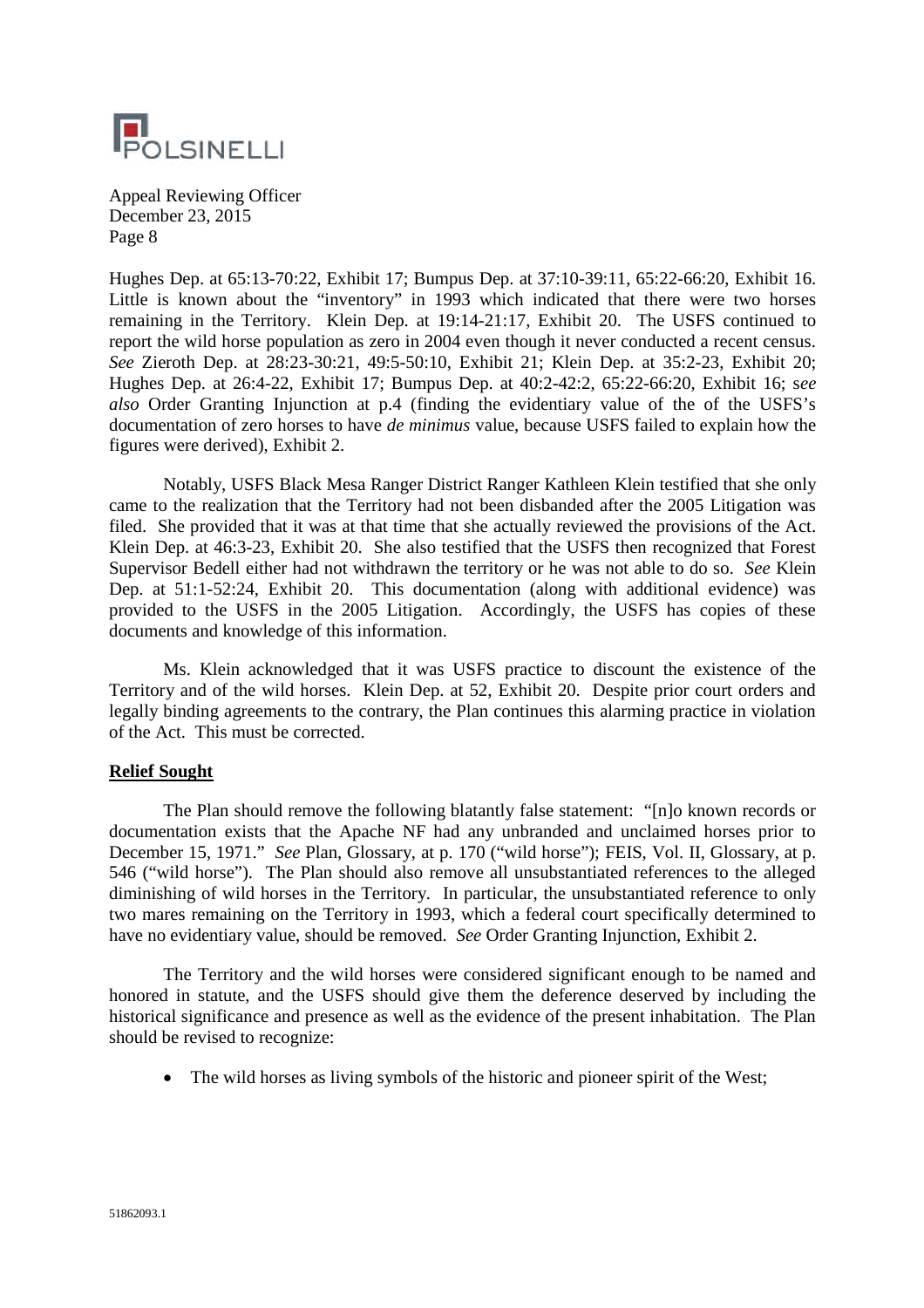

- The wild horses contribute to the diversity of life forms within the Nation and, specifically, the Apache-Sitgreaves National Forests;
- The wild horses enrich the lives of the American people; and
- The wild horses are by law an integral component of the natural system of the public lands, as expressed by Congress in the Act.

The USFS is obligated to protect and manage the wild horses in accordance with the Act. These obligations include, but are not limited to the following:

- The USFS has an obligation to manage and protect wild horses residing on any public lands such as the Apache-Sitgreaves National Forests and especially within the Heber Wild Horse Territory.
- The USFS has an obligation to maintain a current inventory of wild horses located in the Apache-Sitgreaves National Forests including means such as observation for branding or domestic markings, use of genetic testing and/or other means or study.

# **2. THE USFS VIOLATES THE WILD FREE-ROAMING HORSES AND BURROS ACT OF 1971, A FEDERAL COURT ORDER, AND THE NATIONAL ENVIRONMENTAL POLICY ACT BY IGNORING ITS OBLIGATIONS UNDER EACH.**

The Plan blatantly disregards the obligations the USFS has under the Act, a Federal Court Order, and the National Environmental Policy Act, 42 U.S.C. § 4321, *et seq.* ("NEPA").

# **The Wild Free-Roaming Horses and Burros Act of 1971**

The Plan plays mere lip service to the Act only to say that the purpose was to provide use by and for the protection of wild horses. It fails to elaborate on and include relevant provisions of the Act including Congress' recognition of the horses and burros. Pursuant to Congressional designation, the Territory is a "special area". *See* Plan at p. 7; *see generally* the Act. Indeed, Congress specifically found and declared that:

> [W]ild-free roaming horses and burros are living symbols of the historic and pioneer spirit of the West; that they contribute to the diversity of life forms within the Nation and enrich the lives of the American people; and that these horses and burros are fast disappearing from the American scene. It is the policy of Congress that wild free-roaming horses and burros shall be protected from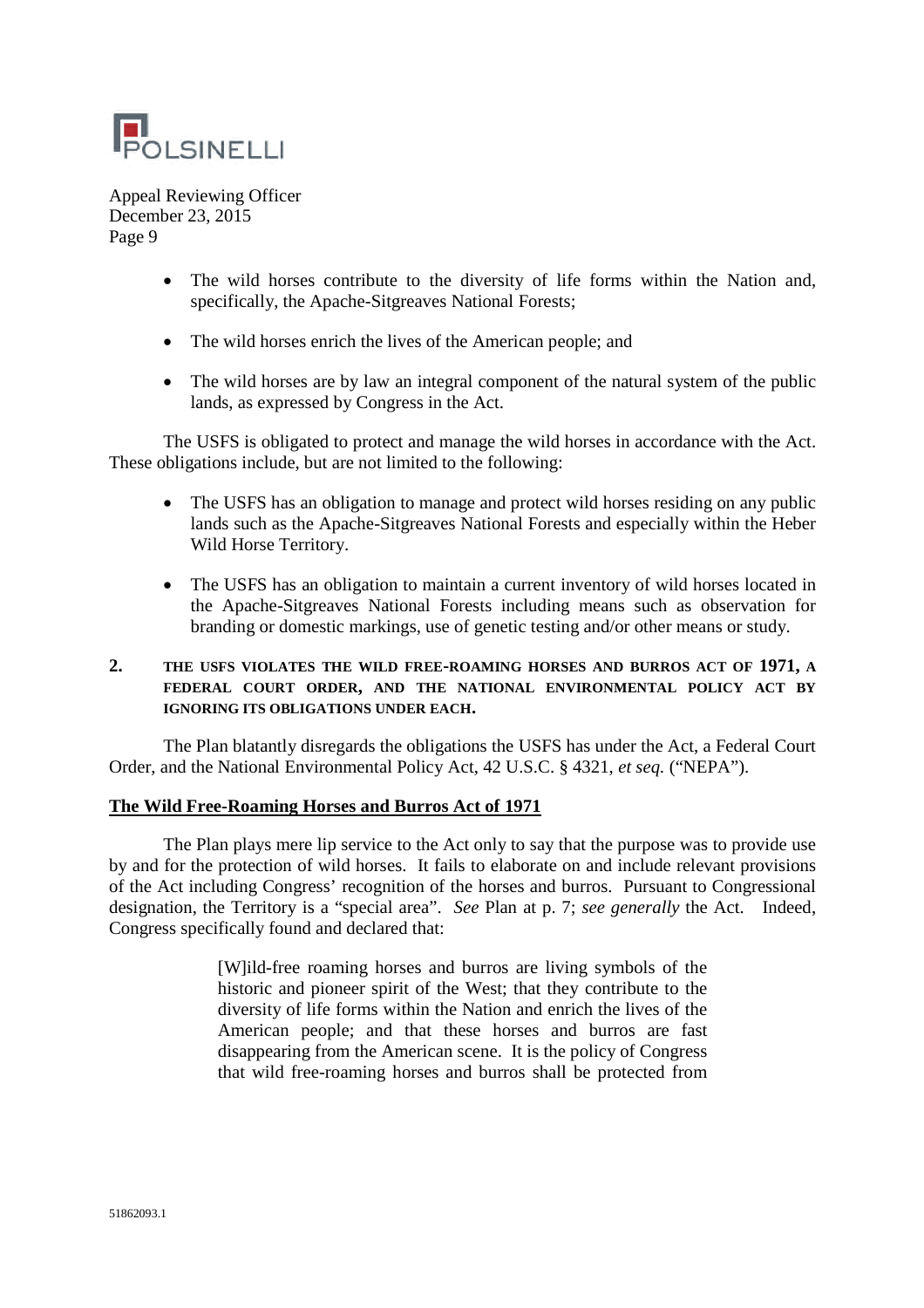

> capture, branding, harassment, or death, and to accomplish this they are to be considered in the area where presently found, as an integral part of the natural system of the public lands.

## 16 U.S.C. § 1331.

The USFS must manage the Territory as required by Congress. *See* 1982 Planning Rule § 219.2. Pursuant to the Act, the Territory has specific requirements for its management. For instance, under the Act, the Secretary of Agriculture is "directed to protect and manage wild free-roaming horses as components of the public lands…." 16 U.S.C. § 1333. The term "wild" free-roaming horses and burros" is specifically defined under the Act to mean "all unbranded and unclaimed horses and burros on public land of the United States." 16 U.S.C. § 1332(b). The Act further provides that the Secretary "shall manage wild free-roaming horses and burros in a manner that is designated to achieve and maintain a thriving natural ecological balance on the public lands." 16 U.S.C. § 1333(a). The Secretary "shall consider the recommendations of qualified scientists in the field of biology and ecology, some of whom shall be independent of both Federal and State agencies and may include members of the Advisory Board established in § 1337 of this title." 16 U.S.C. § 1333(a). To date, the USFS has not complied.

Significantly, Section 1333 of the Act further provides that the Secretary "shall maintain a current inventory of wild free-roaming horses and burros on given areas of the public lands." 16 U.S.C. § 1333(b). "All management activities shall be at the minimal feasible level." 16 U.S.C. § 1333(a). Moreover, it is illegal to maliciously or negligently injure or harass wild horses or burros protected by the Act, treat them inhumanely or use them for commercial gain. 16 U.S.C. § 1338(a).

Section 1337 of the Act directs the Secretary to "appoint a joint advisory board of not more than nine members to advise them on any matter relating to wild free-roaming horses and burros and their management and protection." The Plan fails to mention any such advice or recommendations from the Wild Horses and Burros Advisory Board.

Furthermore, the Plan repeatedly refers to the "Heber Wild Horse Territory Management Plan" within the Desired Conditions and Guidelines for the Territory. *See* Plan at p. 118. Despite agreeing to complete, with public involvement, an analysis and appropriate environmental document pursuant to NEPA and develop a written Wild Horse Territory Management Strategy in accordance with the provisions of the Act, *the USFS has yet to do so*. *See* Federal Court Order, Exhibit 2. Any attempt to incorporate direction from the nonexistent "Heber Wild Horse Territory Management Plan" is blatantly improper. *See* 1982 Planning Rule § 219.2 ("If, in a particular case, special area authorities require the preparation of a separate special area plan, the direction in any such plan may be incorporated without modification in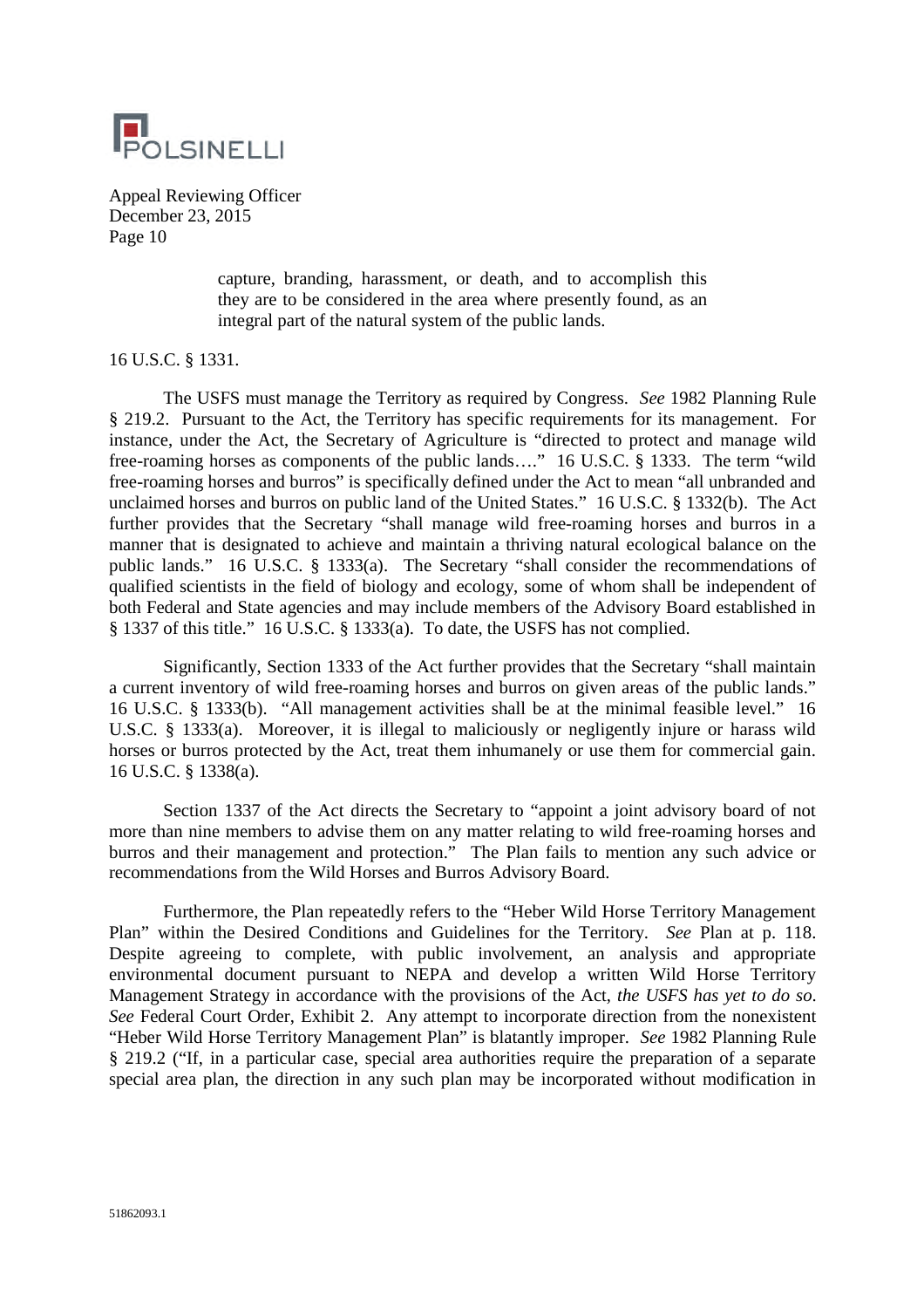

plans prepared under this subpart."). Where the "special area plan" does not (yet) exist, there is simply no "direction" to incorporate.

Disappointingly, the USFS has  $-$  and continues to  $-$  flout its obligations under the Act. Indeed, the prior management plan for the Apache-Sitgreaves National Forests failed to provide any direction for the Territory. *See* Plan at p. 4. Despite purporting to do so, this Plan fails to acknowledge the specific requirements for management of the Territory. *See* Plan at pp. 118-19.

## **Federal Court Order**

The actions of the USFS, including the disregard for the Territory and its wild horses in the Plan, indicates that the USFS must have disavowed the Federal Court Order it entered into in the 2005 Litigation.

The Federal Court Order provides the following:

- The Heber Wild Horse Territory still exists and has not been dissolved.
- The wild horses are by law an integral part and component of the natural system of the public lands, as expressed by Congress in the Act.
- The USFS will work with the public, including ISPMB, in the development of a written Heber Wild Horse Territory Management Strategy in accordance with the provisions of the Act.
- The USFS will refrain from any gathering or removing of horses within the Heber Wild Horse Territory, as well as, on the Black Mesa and Lakeside Ranger Districts, considered the Sitgreaves National Forest, until the USFS completes, with public involvement, an analysis and appropriate environmental document pursuant to NEPA and develops a written Heber Wild Horse Territory Management Strategy.
- The USFS will involve the public, including the ISPMB, in scoping for the analysis.
- The USFS will provide ISPMB with specific notice of the document and consider its comments on the same.
- The USFS will continue to coordinate with the White Mountain Apache Tribe for repair and maintenance of the boundary fence.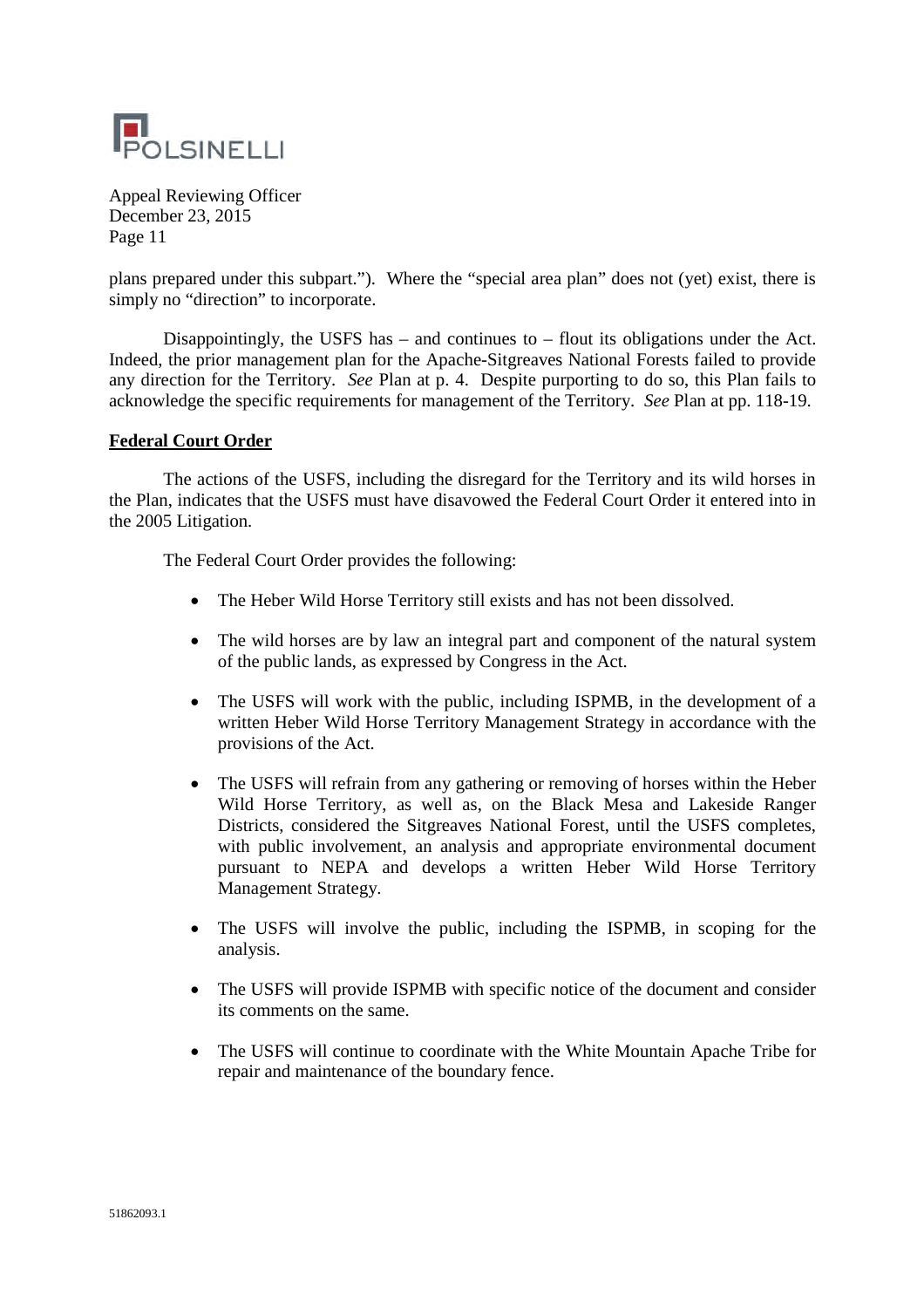

Remarkably, eight years after the Federal Court Order, the USFS has not progressed towards fulfilling its obligations. It is as if the Federal Court Order does not exist. The Federal Court Order addresses the very concerns that appellants have and argue here: the USFS continues to operate without any regard for the Territory or the wild horses associated therewith.

#### **National Environmental Policy Act**

The USFS must comply with the NEPA before taking any "major federal action." Specifically, § 4332 of NEPA provides in pertinent part:

(2) [A]ll agencies of the Federal Government shall…

(C) include in every recommendation or report on proposals for legislation and other major Federal actions significantly affecting the quality of the human environment, a detailed statement by the responsible official on –

- (i) the environmental impact of the proposed action,
- (ii) any adverse environmental effects which cannot be avoided should the proposal be implemented,
- (iii) alternatives to the proposed action,
- (iv) the relationship between local short-term uses of man's environment and the maintenance and enhancement of long-term productivity, and
- (v) any irreversible and irretrievable commitments of resources which would be involved in the proposed action should it be implemented.

Prior to making any detailed statement, the responsible Federal official shall consult with and obtain the comments of any Federal agency which has jurisdiction by law or special expertise with respect to any environmental impact involved. Copies of such statement and the comments and views of the appropriate Federal, State, and local agencies, which are authorized to develop and enforce environmental standards, shall be made available to the President, the Council on Environmental Quality and to the public as provided by section 552 of Title 5, shall accompany the proposal through the existing agency review processes.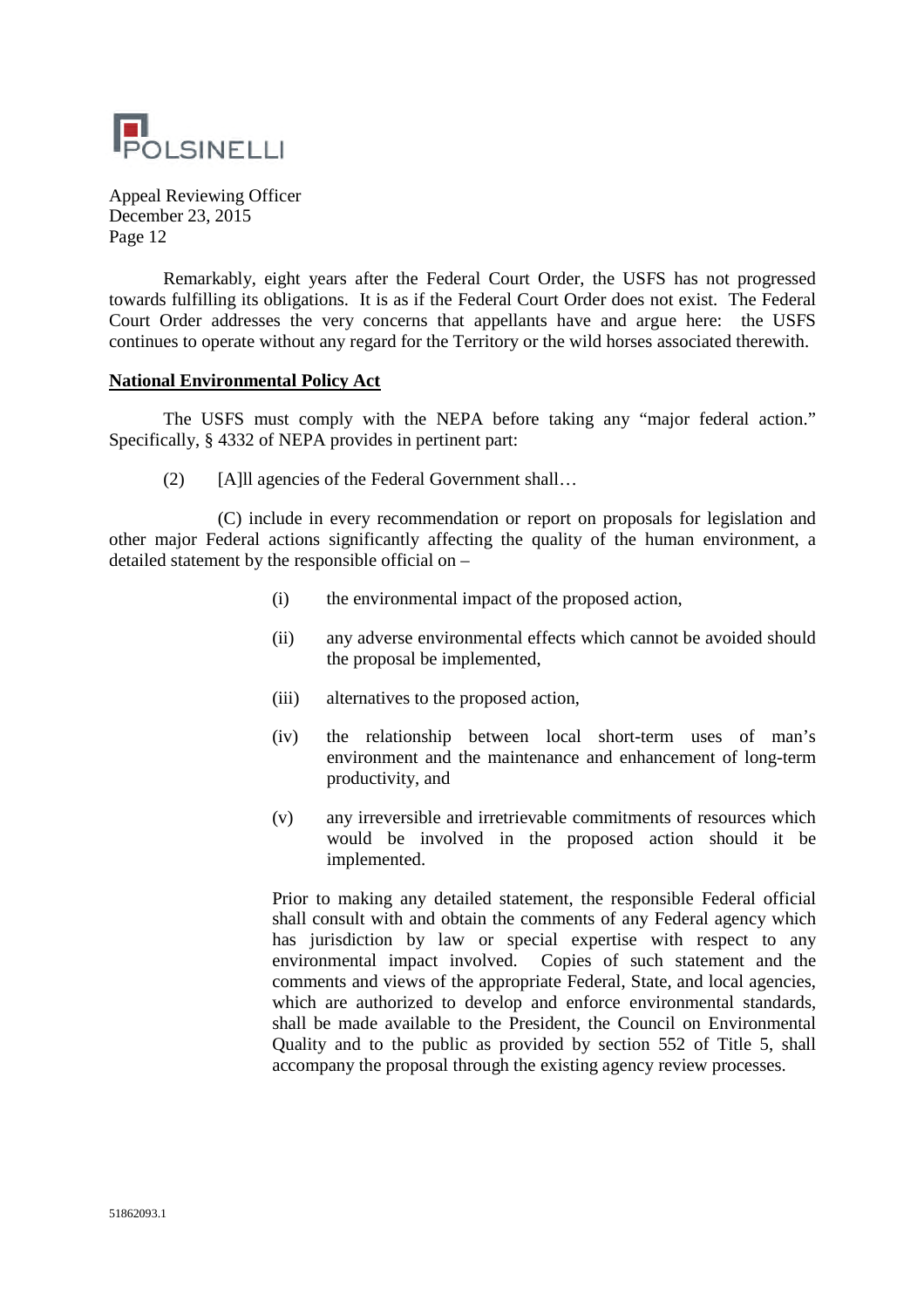

Regrettably, the FEIS is devoid of any analysis of the effects of Plan implementation on wild horses associated with the Heber Wild Horse Territory as required by NEPA. *See generally* FEIS. Indeed, unlike for "Wildlife and Rare Plants", the FEIS contains no section describing the affected environment for wild horses nor any evaluation or disclosure of the potential environmental consequences on wild horses of implementing four plan alternatives. *Id.* There is, in fact, but scant reference anywhere in the three volume (1374 page) FEIS to the Heber Wild Horse Territory. *See e.g.* FEIS, Vol. I, at pp. 479, 489 ("Livestock Grazing"); *see also* Range Specialist Report. Instead, the FEIS further exposes the Forest Service's improper characterization of wild horses associated with the Territory as "feral" and "invasive". *See e.g.* FEIS, Vol. I, at pp. 336 ("Invasive Species"); *see also* Invasive Species Specialist Report.

Significantly, NEPA mandates that the Forest Service take a "hard look" at the direct, indirect, and cumulative impacts on wild horses posed by any proposed project or activity within the Apache-Sitgreaves National Forests. Moreover, the USFS is precluded from gathering or removing any horses within the Heber Wild Horse Territory, as well as, on the Black Mesa and Lakeside Ranger Districts (which are considered the Sitgreaves National Forest) until it completes, with public involvement, an analysis and appropriate environmental document pursuant to NEPA and develops a written Heber Wild Horse Territory Management Strategy. *See* Federal Court Order, Exhibit 4.

#### **Relief Sought**

The Plan should be revised to recognize USFS's obligations under the Act, the Federal Court Order and NEPA. Specifically, the Plan should reference the Act and its obligation to protect and manage the wild horses, as well as the requirement to maintain a current inventory of the wild horses. Additionally, the Plan should incorporate the Federal Court Order obligations including, but not limited to, acknowledging the wild horses as an integral component of the Apache-Sitgreaves National Forests, coordinating with the White Mountain Apache Tribe for repair and maintenance of the boundary fence, and refraining from gathering or removing horses associated with the Territory. The Plan should incorporate how the USFS will comply with NEPA and analyze the effects of Plan implementation on wild horses associated with the Territory. Moreover, the Plan should delineate how it will evaluate and disclose potential environmental consequences on the wild horses of implementing four plan alternatives.

Further, the appellants seek specific guidance and information for project and activity decision-making concerning the Territory. This guidance and information has been lacking since the 1987 Plan. Even then, the Plan lacked an incorporation of direction for special areas, including the Territory. *See* ROD at p. 1 (purporting that the Plan provides specific guidance and information for project and activity decision making). *See also* ROD at p. 5 (indicating the need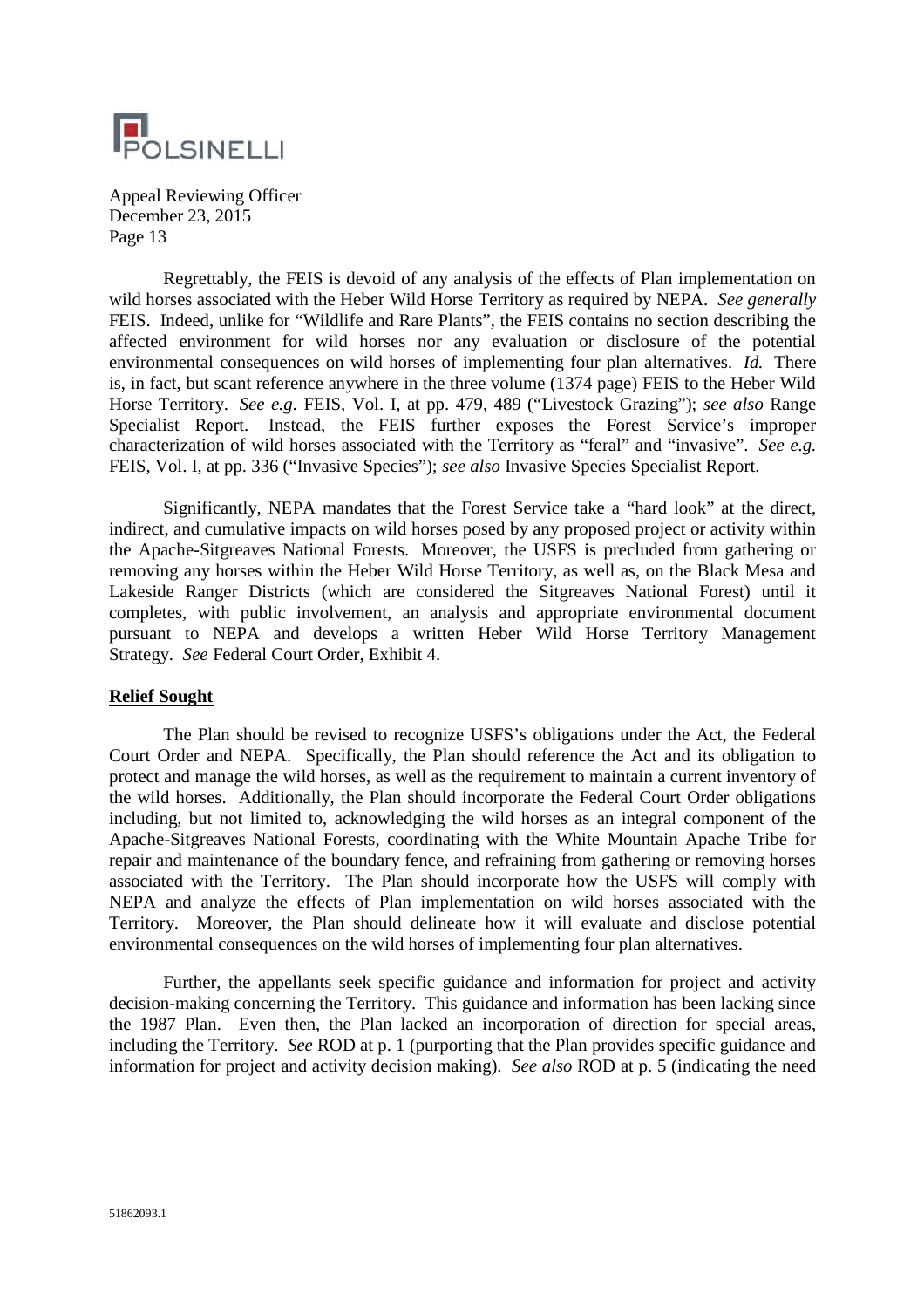

for the Plan to incorporate direction for special areas including the Territory). The Plan should provide detailed and specific "Desired Conditions" and "Guidelines" as it does in the lengthy sections devoted to "Wildlife Quiet Area" in stark contrast to the "Wild Horse Territory." *Compare* Plan at pp. 119-20 to Plan at p. 118.

#### **3. THE USFS'S CHARACTERIZATION OF THE WILD HORSES AS "FERAL" AND "INVASIVE" IS UNFOUNDED AND IGNORES EVIDENCE CONTRARY TO THOSE LABELS.**

The Act, and subsequent federal regulations, define what a wild horse is – not the USFS's arbitrary determination as reflected in the Plan. Again, all unbranded and unclaimed horses and their progeny that have used lands of the National Forest System on or after December 15, 1971, or do hereafter use the lands as all or part of their habitat, qualify as "wild horses." *See* 36 C.F.R. § 222.60(b)(13). Unbranded claimed horses for which the claim is found to be erroneous are also wild. *Id.* The regulations also provide that horses not meeting the above definition, but which become intermingled with wild free-roaming horses or burros, are accorded the same protection as "wild" horses. *See* 36 C.F.R. § 222.63.

Despite establishment of the Territory in 1973, the USFS has historically ignored its responsibilities with respect to the wild horses within the Apache-Sitgreaves National Forests, including the Territory. Indeed, the USFS stated that "[t]he territory was not an issue raised during development of the [1987] Forest Plan. It was not discussed in the EIS, nor is it discussed anywhere in the Plan itself. A Territory Plan has not been written." *See* Territory Withdrawal Recommendation, Exhibit 23.

Moreover, since 1991, the USFS has alleged that horses associated with the Territory were feral horses and began advocating for their elimination. In a report it compiled, the USFS noted, "[a]pproximately 5 feral horses wander along the Mogollon Rim back and forth from the White River Apache Reservations. The Indians do not manage the horses, neither does the Forest Service. Natural Attrition will eliminate the horses eventually." *See* Forest Service Wild Free Roaming Horses and Burros on Public Land Report, Part V (the "Report"), attached hereto as Exhibit 19. In addition, the Report goes on to express how the USFS would like to preclude horses from its management responsibilities. It stated, "[e]limination of incidental feral horses and burros from formal management consideration to reduce impacts on management resources, personnel and time. The A/S 'herd' should not be recognized at all." *See* Forest Service Wild Free Roaming Horses and Burros on Public Land Report, Part V, Exhibit 19.

By 1993, the USFS asserted that the territory was designated in the early 1970s because there were unclaimed animals in the Forest. Some of these were "unclaimed animals from the Fort Apache Indian Reservation and some were animals abandoned in the area when a local family left." *See* Territory Withdrawal Recommendation, Exhibit 23; *see also* USFS letter from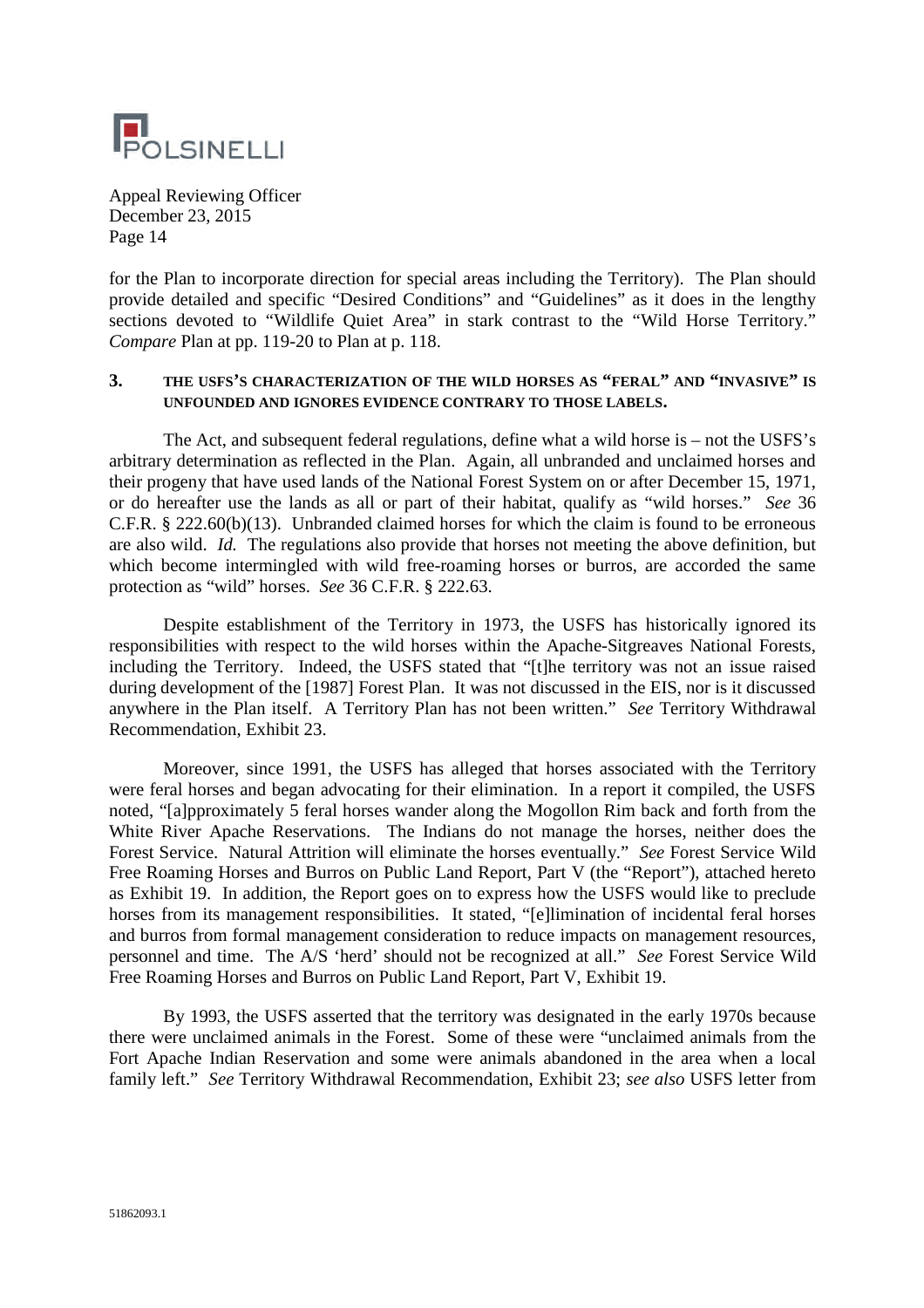

Hughes to Onken (stating the Territory was only populated with feral horses at the time the Act passed and the Territory should have never been designated as a wild horse territory), attached hereto as Exhibit 24. But, there is no evidence in documents from the 1970s that supports these assertions. *See* Forest Service Memo to Regional Forester, Exhibit 15 and Forest Service letter to Denver Public Library, Exhibit 22.

In a letter dated March 10, 1994 to Steve Bragg from Kate Klein, she provides "[w]e have observed unauthorized horses in the Phoenix Park unit this spring. You will try to capture them, if you can, in hopes to eliminate the few horses that are left this year, which is about eight head." *See* Letter from Klein to Bragg, dated Mar. 10, 1994, attached hereto as Exhibit 25. The foregoing illustrate the USFS's sentiment that elimination of the horses associated with the Territory is the USFS's desired action for advancement of their management responsibilities. *See also* Letter from Zieroth to Sirower, dated September 7, 2005 (stating that "there are hundreds of horses grazing freely on the reservation so they are not really managed. The next step is to gather the horses and contact the State Department of Agriculture...;" and "We do not classify these stray horses as 'wild free-roaming horses,' nor do they have connection to the Heber Horse Territory of record."), attached hereto as Exhibit 26. The conclusion Zieroth provided was not supported by research or investigation. *Id*. Alarmingly, the USFS admits that "over the years, several attempts have been made to gather feral horses with limited success." *See* Final Invasive Species Report at p. 7. Such actions would be in direct violation of not only the Act and NEPA, but also (depending on the time frame) Federal court orders, *i.e.* Order Granting Injunction and Federal Court Order. Appellants request any and all information concerning these "gathers."

Contrary to the USFS's long-standing and specious position, the horses associated with the Territory are "wild" and entitled to protection under the Act. Indeed, Mary Ann Simonds, a leading authority on wild and domestic horse behavior, opined that there was no data indicating in any way that the horses inhabiting the Territory were feral. She reported that no horses were observed with brands or with horse shoes and that it was unlikely that there was much permanent migration of horses from surrounding areas. *See* Expert Report of Mary Ann Simonds at p. 3, Exhibit 14. Moreover, she reported that the Mogollon Rim is a geographic barrier known to support wild horses through the last century. *Id.* She asserted that all data indicated the horses were living in stable, natural, family-based groups, mixing into larger herds at times or bachelor groups with a few young, lone stallions, characteristic of wild horse behavior. *Id.* Ms. Simonds found that sufficient social data collected from local residents substantiated her findings that there is a stable population of various bands of black/dark and brown/bay horses and buckskin horses that exist on the Rim and within and near the original Heber Wild Horse Territory. *Id.* at p. 8. *See also* Photos of the Heber wild horses attached as Exhibits 13.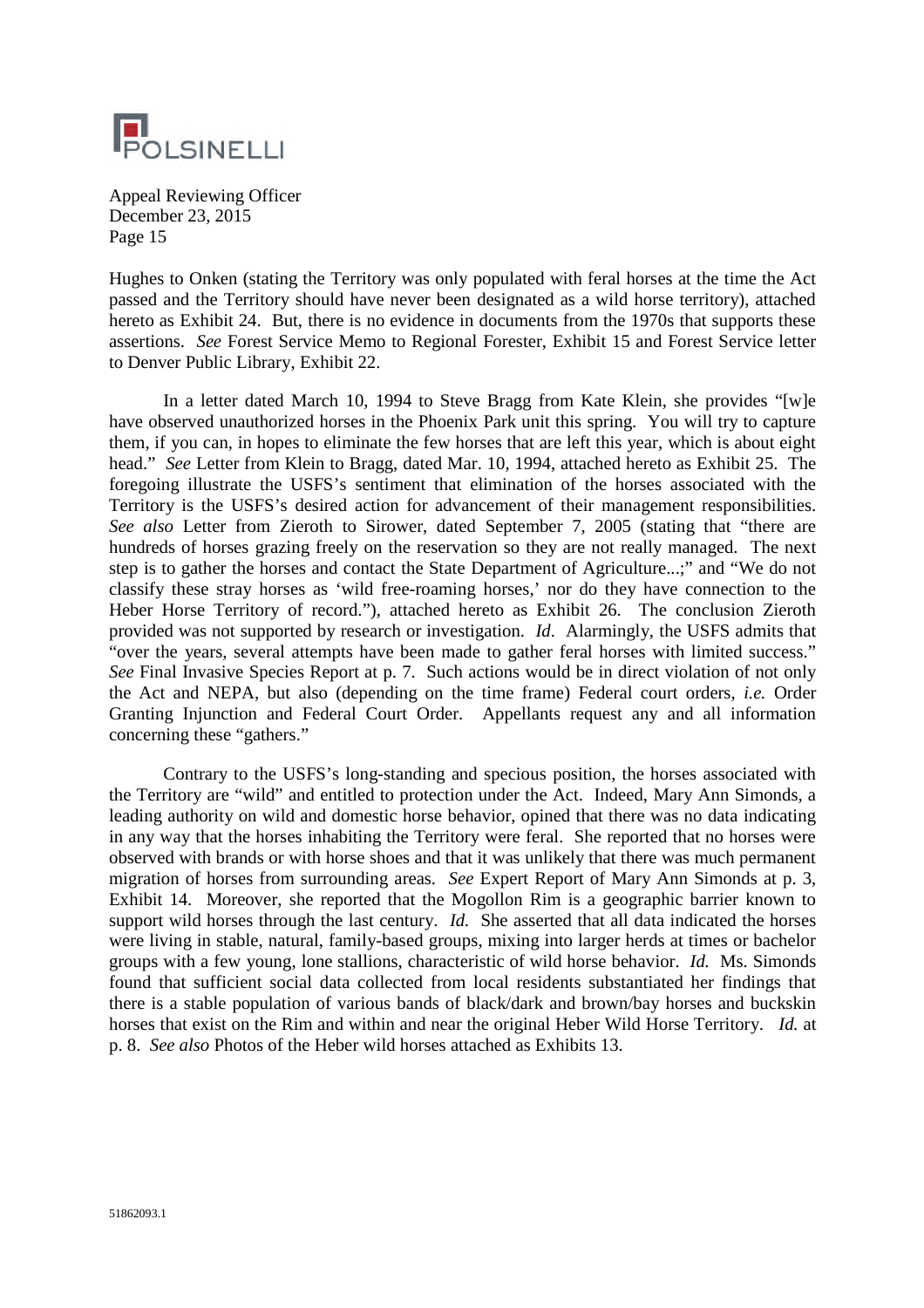

It is clear that the USFS has not changed its sentiment towards the Territory or the horses in the last four-plus decades. To date, there is still no "Heber Wild Horse Territory Management Strategy." *See e.g.* Plan at p. 118. Nor does this Plan provide any meaningful guidance or information for project or activity decisions concerning the Territory, let alone the wild horses.

The Plan focuses exclusively on feral and/or stray equine. *See generally* Plan. For instance, within the "Wild Horse Territory" section, the Plan refers only to a current population of "bands of free-ranging stray and/or feral equine…both inside and outside the territory" – implying no current population of wild horses exists. *See* Plan at p. 118. Indeed, the Forest Service goes so far as to suggest that it could unilaterally amend the Plan in the future to remove the Territory. *See* FEIS, Vol. II, App. A, Public Comments and Responses, at p. 693 ("The Heber Wild Horse Territory Management plan (in progress) will identify the appropriate management level (number of wild horses) for this area. If this number is zero, the plan could be amended in the future to remove the territory.") Further, in the section devoted to "invasive species," the USFS specifically contends that "feral and/or stray equine have become established on the forests" and that "these unauthorized animals are impacting ecological conditions as well as management opportunities." The USFS identifies specific locations, namely: Black River drainage, west of Big Lake, and along and north of FR 300. *See* Plan at p. 65. Disturbingly, the USFS recommends that to manage these horses, the forests identify appropriate methods for control and *eradication*. *See* Plan at p. 66.

In neither section, does the USFS acknowledge procedures it must follow in the removal of horses. It fails to recognize that 36 C.F.R. § 222.63 concerning the removal of other horses and burros, provides special protection for horses that do not fall initially within the protection of the Act, if they are subsequently introduced into a protected territory "by accident, negligence or willful disregard of private ownership" and become intermingled with wild free-roaming horses. *See* 36 C.F.R. § 222.63. Further, the USFS fails to acknowledge that it is specifically precluded from gathering or removing *any* horses within the Territory, as well as on the Black Mesa and Lakeside Ranger Districts, until it completes, with public involvement, an analysis and appropriate environmental document pursuant to NEPA and develops a written Heber Wild Horse Territory Management Strategy. *See* Federal Court Order, Exhibit 4.

The USFS's characterization of wild horses as "feral" or "stray" and, in turn, an "invasive species," is based on pure speculation. For instance, the Range Specialist Report alleges that "[u]nauthorized horses have been observed on all five ranger districts. Most are *probably* feral or stray equine from adjacent land owners, while others *may have been* abandoned by recreational owners." *See* Range Specialist Report at p. 9 (emphasis added). Similarly, the Invasive Species Specialist Report further contends that: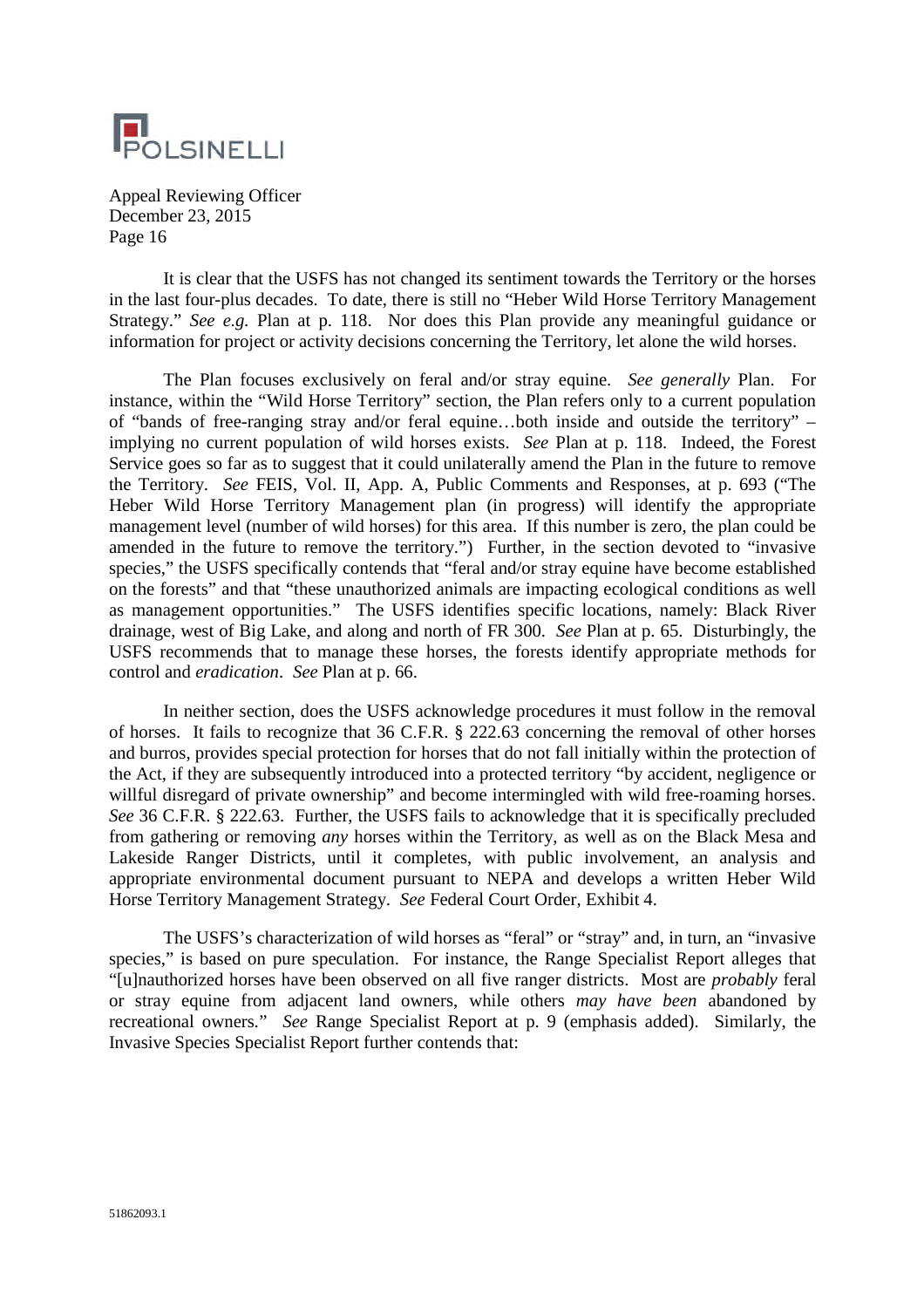

> Feral horses have become established in several locations within the forests. Herds (small groups) of these animals can be found along the western forest boundary on the Apache portion (within the Black River drainage on Alpine and Springerville RDs, areas west of Big Lake on the Springerville RD, and upper Eagle Creek on the Clifton RD), and along the southern forest boundary on the Sitgreaves portion (along and north of FR 300 on the Black Mesa and Lakeside RDs).

*See* Final Invasive Species Report at 7.

In fact, the Plan provides no evidence supporting its (mis)characterization. Indeed, the evidence demonstrates that the USFS has failed to maintain a current inventory of wild horses in the Apache-Sitgreaves from which a determination as to their status could (properly) be made. Moreover, there is no evidence the USFS has sought the input of individuals with scientific expertise or knowledge of wild horses. *See* Plan at p. 147-48 (List of Preparers); FEIS, Vol. II, at pp. 521-26 (Consultation and Coordination). This failure is in direct contravention of the 1982 Planning Rule. *See* 1982 Planning Rule § 219.5(b) ("The team shall collectively represent diverse specialized areas of professional and technical knowledge applicable to the planning area, and the team members shall have recognized relevant expertise and experience in professional, investigative, scientific, or other responsible work in specialty areas which they collectively represent. The team may consist of whatever combination of Forest Service staff and other Federal government personnel is necessary to achieve an interdisciplinary approach. The team is encouraged to consult other persons when required specialized knowledge does not exist within the team itself.")

The USFS must begin the process anew, not simply build on a false and unsupportable premise. *See Blue Mountain Biodiversity Project v. Blackwood*, 161 F.3d 1208, 1211-1212, 1231 (9th Cir. 1998) ("General statements about possible effects and some risk do not constitute a hard look absent justification regarding why more definite information could be provided."); *National Parks & Conservation Ass'n v. Babbitt*, 241 F.3d 722, 730 (9th Cir. 2001) (holding that the purpose of an EIS is to obviate the need for speculation by ensuring that available data are gathered and analyzed prior to the implementation of the proposed action).

# **Relief Sought**

Revise definition of "feral horse" as it is contrary to the Act and regulations. *See* FEIS, Vol II at p. 531. Revise definition of "wild horse" as it is not in conformance with the Act or regulations. *See* FEIS, Vol. II, at p. 546. Revise any and all references to feral horses and wild horses in the text of the Plan, FEIS, etc., accordingly.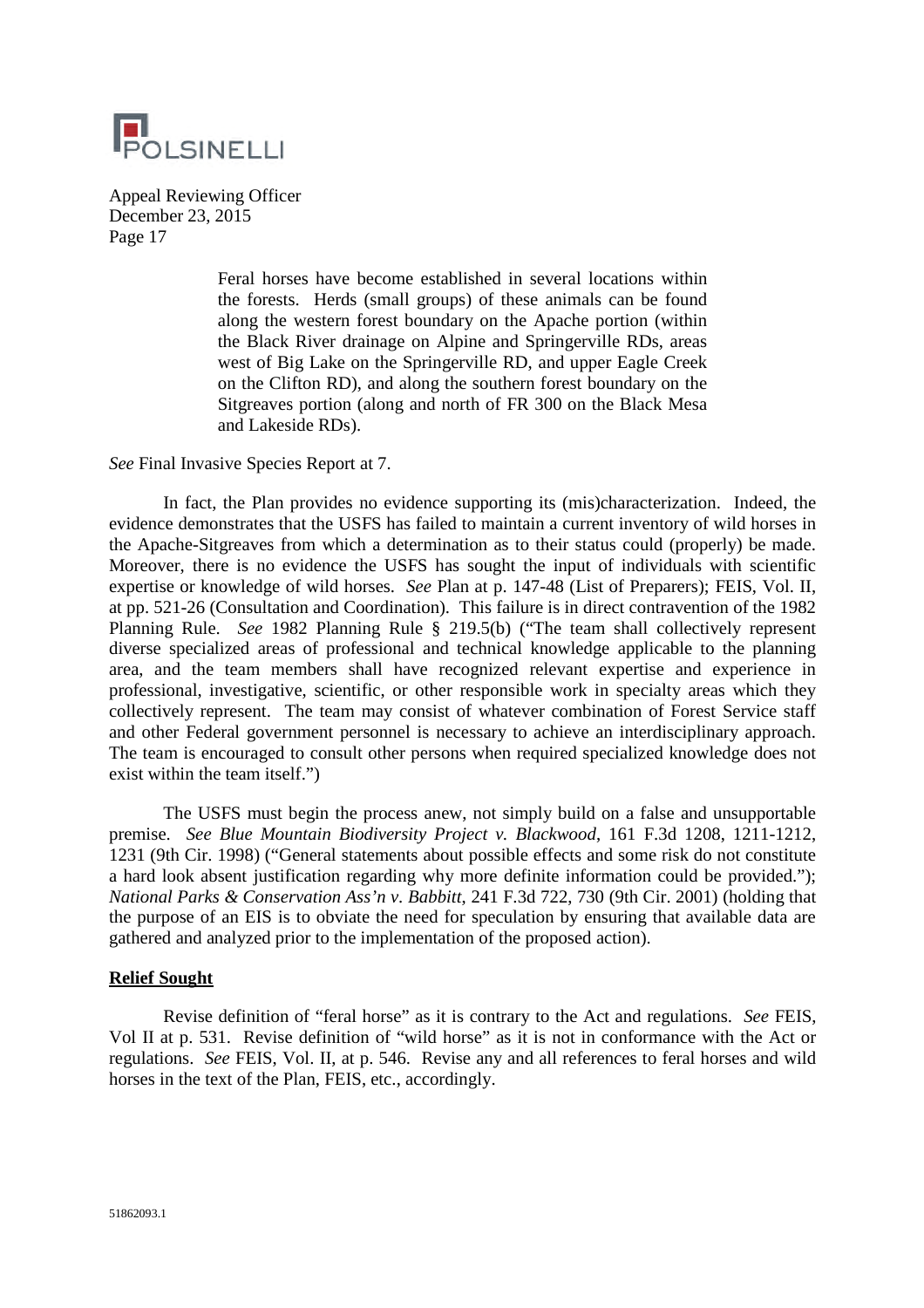

The USFS should withdraw the portions of the Plan that makes reference to the wild horses as feral, stray, and/or as an invasive species. *See e.g.* Plan at pp. 118-19. Remove any references to feral, stray, or invasive species of equine unsupported by evidence. Any references to removal of horses must be to pertinent sections of the Code of Federal Regulations as well as with recognition that such removals are precluded by the Federal Court Order. The USFS must undertake the necessary studies and consult with wild horse experts to obtain reliable data from which a determination of wild (or feral) may properly be made to ascertain reliable numbers of wild horses.

#### **4. THE USFS FAILS TO CONSIDER – LET ALONE ANALYZE – HOW THE LAND MANAGEMENT PLAN WILL IMPACT THE WILD HORSES AND THE TERRITORY.**

# **The Plan lacks validity and completeness without a Wild Horse Territory Management Strategy in place.**

The Plan is curiously devoid of any true consideration of the wild horses. Despite purporting to incorporate direction for special areas that were not included in the 1987 Plan, including the Heber Wild Horse Territory, the Plan fails (again) to include any information or strategy of value. *See* Plan p. 4.

Furthermore, the Plan includes but four Desired Conditions and only one Guideline for the Territory. In comparison, for the Wildlife Quiet Area, the Plan includes fifteen Desired Conditions and five Guidelines. *See* Plan at p. 119-20. At a minimum, the Plan should include Desired Conditions for the Territory concerning core habitat, preserving natural behaviors, population and genetic exchange, lack of disturbance, and high quality winter range. Guidelines for the Territory should at least ensure fencing to allow movement, connectivity of habitat, and minimization of impacts to the wild horses and their habitat. The USFS does, however, find a position in the Plan for a thorough analysis of other wildlife and rare plants. The USFS here thoughtfully includes a background and description of rare and unique species in the Apache-Sitgreaves Forest. The Plan provides desired conditions and objectives for the named wildlife and rare plants. *See* Plan at pp. 61-62. In contrast, the brief section on the Territory fails to provide the significant history that is part of the background of the Heber wild horses that should be highlighted and cherished.

In the 2005 Litigation, the Federal Court Order included that "[t]he parties hereby agree that wild horses are by law an integral part of the component of the natural system of the public lands, as expressed by Congress in the Wild Free-Roaming Horses and Burros Act of 1971 as amended. The Forest Service will work with the public, including Plaintiffs, in the development of a written Heber Wild Horse Territory Management Strategy in accordance with the provisions of the Act." *See* Stipulated Settlement Agreement, Exhibit 3. While that Stipulated Settlement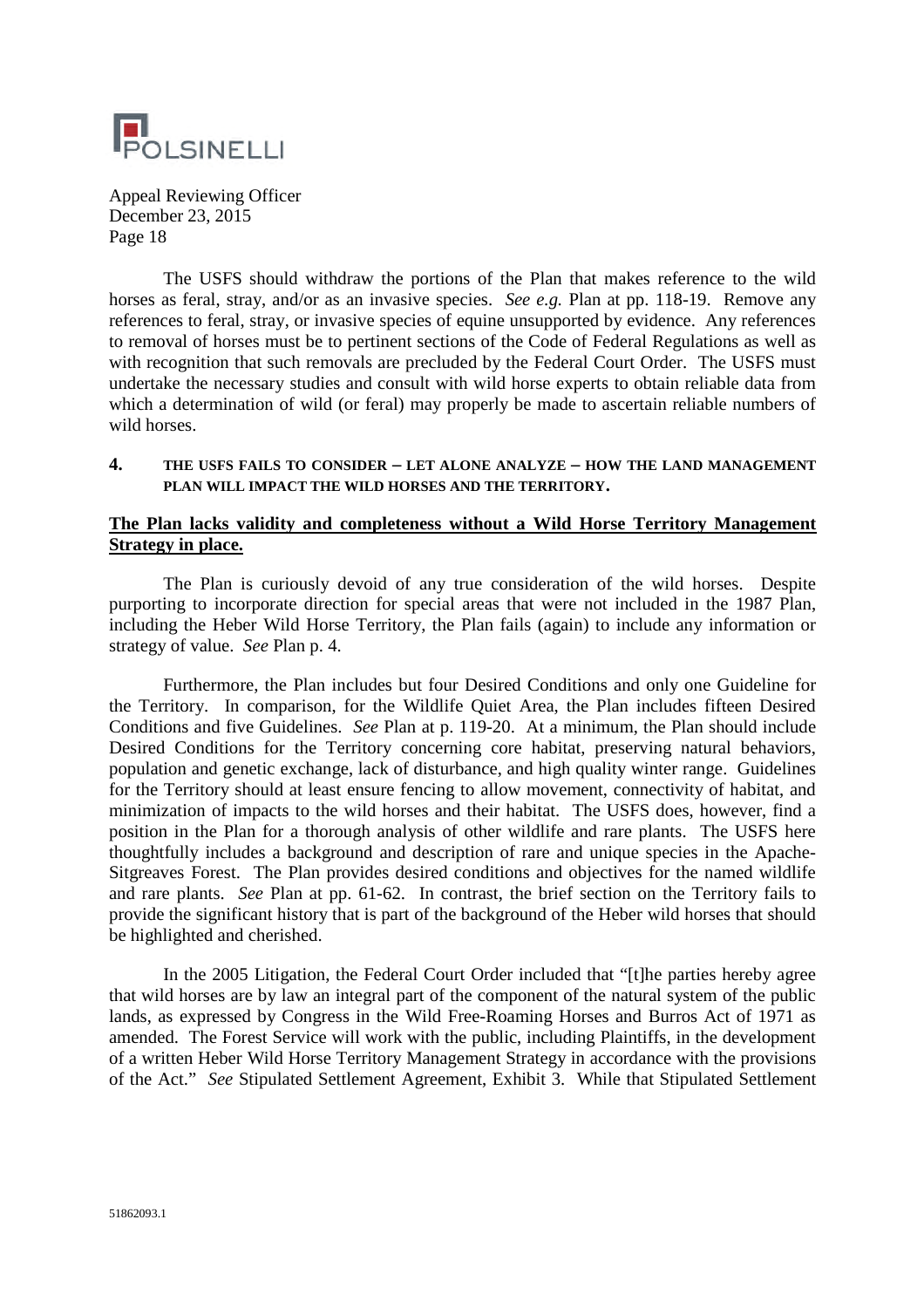

Agreement provided promise that the Forest Service would at last place overdue attention onto the Heber Wild Horse Territory and the valuable horses associated with that territory, now eight years later the Forest Service has yet to advance any closer to the development of a written management strategy. Notwithstanding, the Plan improperly attempts to incorporate direction from this nonexistent Heber Wild Horse Territory Management Plan.

While the Plan alludes to a management strategy, it focuses almost exclusively on removal of wild horse populations when they exceed the appropriate management levels ("AML"). *See e.g.* Plan at p. 118 (Guideline) ("When wild horse populations exceed the appropriate management levels, horses should be removed in accordance with the 'Heber Wild Horse Territory Management Plan' (when completed)"); *id.* (Desired Conditions) ("Horse numbers within the Territory are aligned with the appropriate management level as described in the 'Heber Wild Horse Territory Management Plan."). With more of a focus on the removal strategy, the USFS gives no consideration to Desired Conditions or Guidelines focused on keeping the horses thriving and healthy.

Significantly, failure to prioritize wild horse management plagues the USFS at the national level as well. As recently as August 25, 2014, at a meeting of the Wild Horse and Burro Advisory Board, the USFS discussed the *continued* need to: (1) describe and define thriving natural ecological balance; (2) develop a basic framework for territory management plan components; and (3) develop a framework for NEPA components specific to wild horse and burro decisions. *See* USFS Inter-Regional Action Plan PowerPoint, attached hereto as Exhibit 27. These concepts all pertain to the wild horses and the requirements the USFS must follow in the Territory. This advisory board meeting information demonstrates the *lack of development* in these areas remaining as of 2014. There is no wonder that the lack of development continues to be the norm and is further exemplified by the utterly deficient guidance for the Territory in the Plan.

# **The Plan ignorantly refers to the Wild Horse Territory as suitable for all uses – other than the protection of wild horses.**

Pursuant to the Act, the Heber Wild Horse Territory was designated as a "sanctuary" for the protection and preservation of wild horses. 16 U.S.C. § 1333(a). Moreover, even designated ranges managed under a multiple use concept are to be "devoted principally" to wild horses. 16 U.S.C. § 1332(c). Notwithstanding, the Plan fails to provide a framework that ensures the welfare of wild horses associated with the Territory. *See* discussion *supra* at pp. 17-18. Indeed, the Plan identifies the Territory as "suitable" for every possible use imaginable, including: livestock grazing; energy corridor and other energy development; communications sites; timber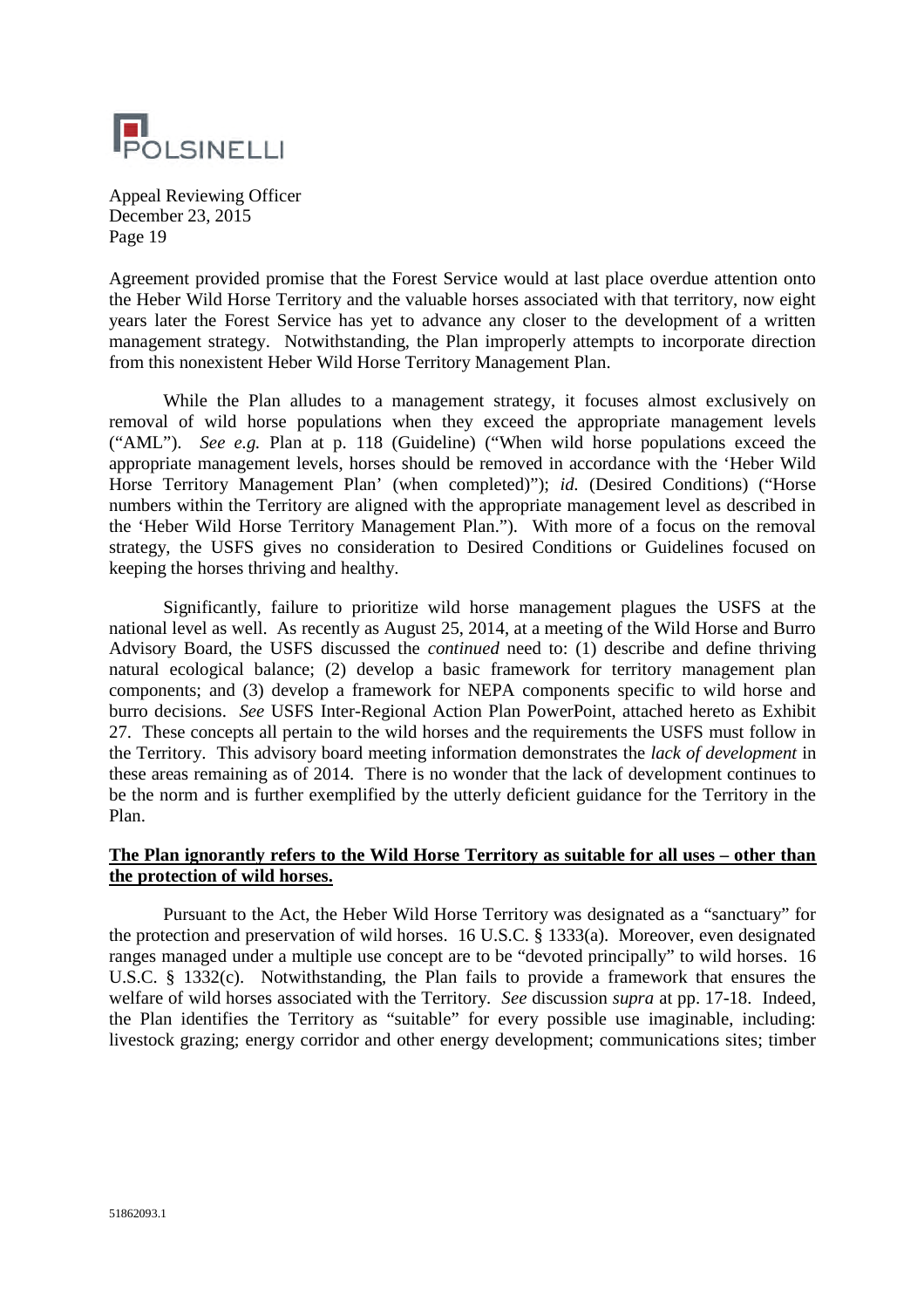

production and tree cutting; motorized travel, including new designated motorized areas; and mechanized recreation. *See* Plan at pp. 133-40.

Pursuant to the 1982 Planning Rule, the appropriateness of applying certain resource management practices to a particular area of land is to be determined by an analysis of the economic and environmental consequences and the alternative uses foregone. *See* 1982 Planning Rule § 219.3 ("Suitability"). Despite this mandate, in no way does the Plan consider the impact that any of these uses may have on the designated Territory or the protected wild horses associated with that Territory. *See also* discussion *supra* at pp. 11-13 (NEPA).

The USFS's failure to analyze the consequences of livestock grazing on the wild horses is particularly glaring. In forest planning, "the suitability and potential capability of National Forest System lands for producing forage for grazing animals and for providing habitat for management indicator species shall be determined." *See* 1982 Planning Rule § 219.20. Specifically,

> Lands suitable for grazing and browsing shall be identified and their condition and trend shall be determined. The present and potential supply of forage for livestock, *wild and free-roaming horses* and burros, and the capability of these lands to produce suitable food and cover for selected wildlife species shall be estimated. Lands in less than satisfactory condition shall be identified and appropriate action planned for their restoration.

*Id.* at § 219.20(a) (emphasis added). The Forest Service must consider, among other things, "possible conflict or beneficial interactions among livestock, *wild free-roaming horses* and burros and wild animal populations, and […] direction for rehabilitation of ranges in unsatisfactory condition…" *Id.* at § 219.20(b) (emphasis added).

Authorized livestock grazing (particularly within the Territory) may adversely affect the wild horse herds' genetic, behavior, nutritional, and/or reproductive health. For instance:

- Hundreds of livestock occupying the same lands as the wild horses including the Territory, which was designated pursuant to the Act, may disrupt and displace wild horses.
- Livestock grazing necessarily results in competition between livestock, wild horses, and wildlife for limited forage to maintain a healthy population with the allotments.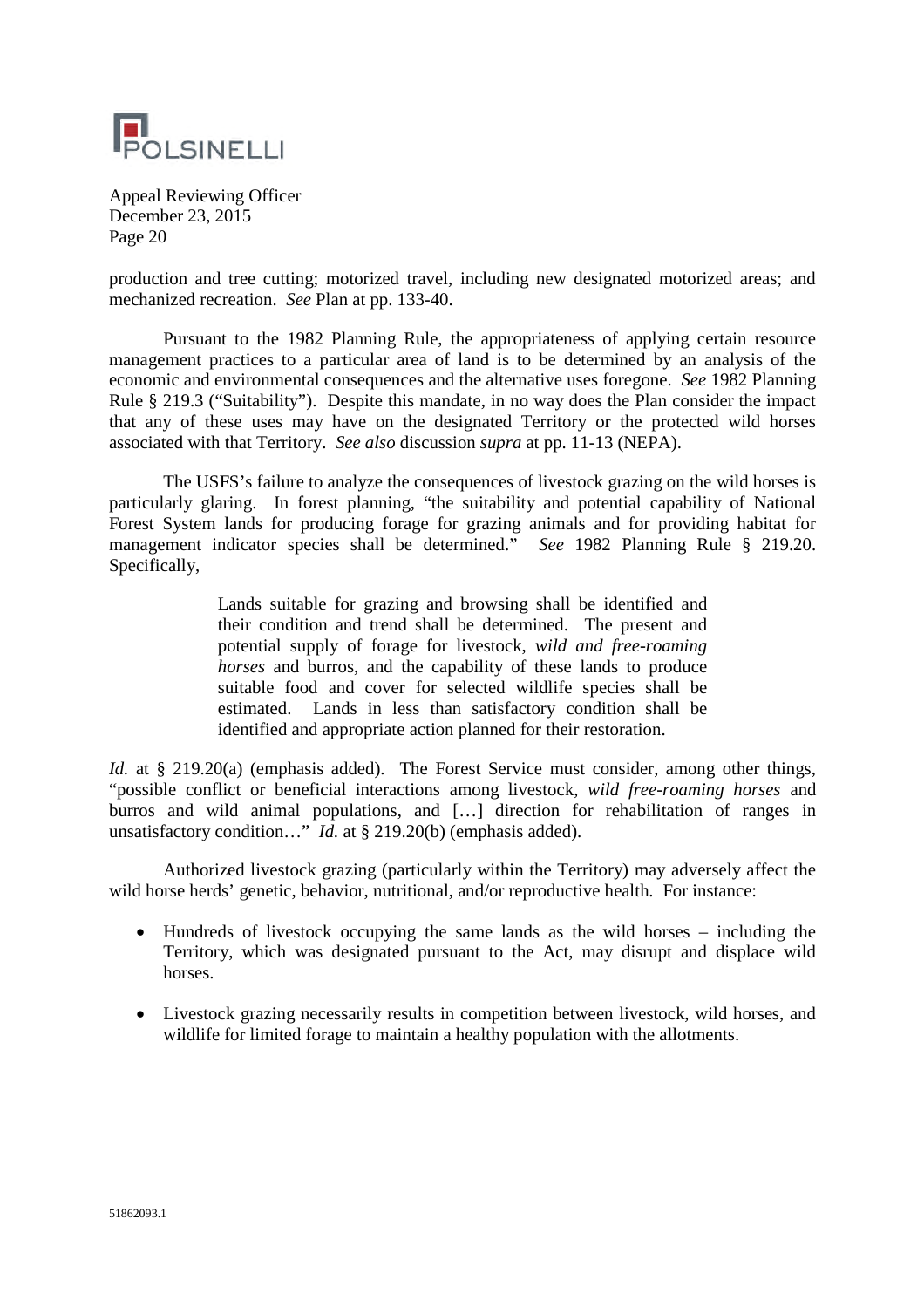

- Livestock grazing may result in insufficient forage to maintain a healthy population of wild horses.
- Overuse, especially during dry conditions near water sources, may lead to insufficient available forage, accelerated soil erosion, and stress that could jeopardize wild horses.
- Damage from livestock grazing on the Territory degrades range conditions for wild horses.
- Maintaining and installing structural improvements, including fencing and cattle guards, restricts wild horse movement contrary to the "free-roaming" lifestyle mandated by the Act.
- Maintenance and installation of new structural improvements may negatively impact wild horse free-roaming behavior, including natural rest and rotation of vegetation.
- Maintaining and installing structural improvements may impact wild horse social units, resulting in fragmentation and small sub-divided populations with low genetic variability.
- Vegetative treatments may further disrupt and displace wild horses associated with the Territory.

Moreover, given that the entirety of the Territory is situated within grazing allotments, namely the Heber and Black Canyon Allotments, the cumulative impacts of the livestock grazing on the Territory may be so significant as to render the Territory not "suitable" for wild horses – the very purpose for which it was established. The Territory most certainly cannot be designated as suitable for all uses without an investigation and analysis of the effects of such uses on the wild horses and the Territory.

As put forth in the section immediately above, the Territory is one which requires the USFS to develop and articulate a written Heber Wild Horse Territory Management Strategy. The USFS, however, has delayed for decades now, the development of that strategy. Until the USFS has developed a Wild Horse Territory Management Plan, it is impossible for it to determine for what other uses the Territory may be suitable. Any decision as to the suitability of the Territory for multiple uses would be arbitrary and capricious or otherwise not in accordance with applicable law.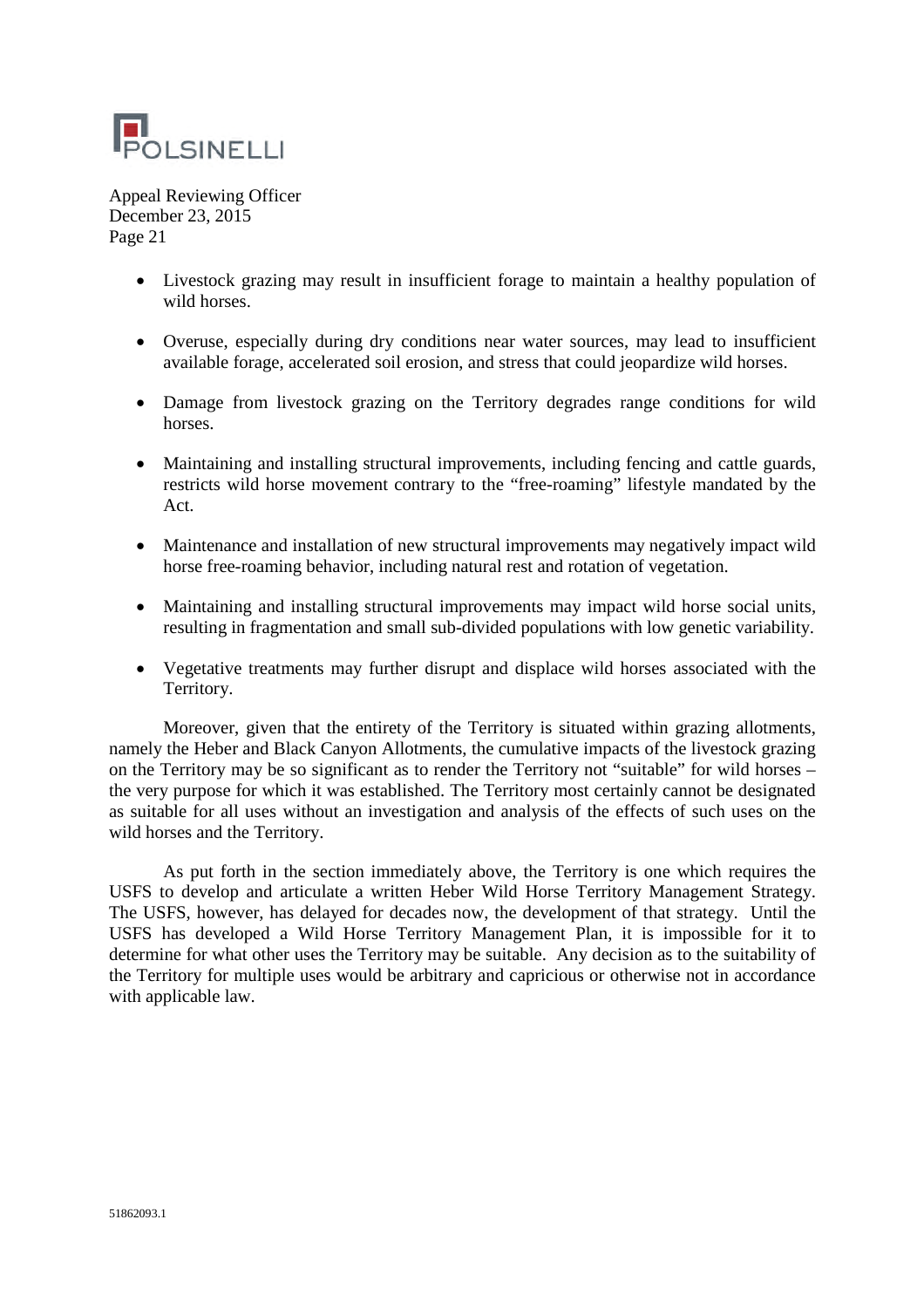

#### **Relief Sought**

The USFS must develop a written Heber Wild Horse Territory Management Strategy, in accordance with the Act. Until it does so, it should be precluded from making any decisions potentially impacting the Territory or the welfare of the horses associated with it. To do so would be to allow the USFS to completely disregard the applicable law, in particular the Act, and the protected horses associated with it.

The USFS should revise the Plan to remove the identification of the Territory as suitable for all of the various uses described, until proper investigation and analysis is conducted.

Importantly, the appellants seek the Plan's differentiated management and guidance according to the unique needs of the Territory. While the ROD purports that the "Plan provides direction for management areas that have specific management direction that differs from the general forest[,]" including the Heber Wild Horse Territory, the Plan – in fact – fails (again) to include any information or strategy of value. *See* ROD at p. 19. The very real danger is that without such unique guidance, resource management activities within the Territory would be no different than those within the Apache-Sitgreaves National Forests in general. The Territory's needs, however, are unmistakably distinct from those of the general forest.

#### **CONCLUSION**

The Plan, as approved, categorically fails to recognize the role and significance that Congress, among others, has placed upon the wild horses associated the Heber Wild Horse Territory. The Plan fails to meet obligations it has under federal acts such as the Wild Free-Roaming Horses and Burros Act and NEPA, including protecting and managing the wild horses and keeping current inventories of the same. The Plan makes references to unsubstantiated claims of the number of horses remaining on the Territory although a federal court has held these claims to be of no evidentiary value. Additionally, the Plan ignores a Federal Court Order providing that the USFS not gather or remove horses within the Territory without first conducting an analysis to develop a written Territory management strategy. Evidencing a failure to meet these obligations, the Plan is void of any guidance or direction as to the Territory.

The Plan should be required to contain specific direction and objectives for the Territory. The brief section devoted to the Territory pales in comparison to other sections with significantly more developed guidance, such as that provided in the "Desired Conditions" and "Guidelines" sections of the Plan. The indifference to the wild horses and the Territory is further illustrated in the Plan by its ignorant characterization of the Territory as suitable for all uses – without analysis of the Territory itself. The Plan failed to carefully analyze the needs of the wild horses associated with the Territory and the impact that other uses would have on them both. The lack of attention